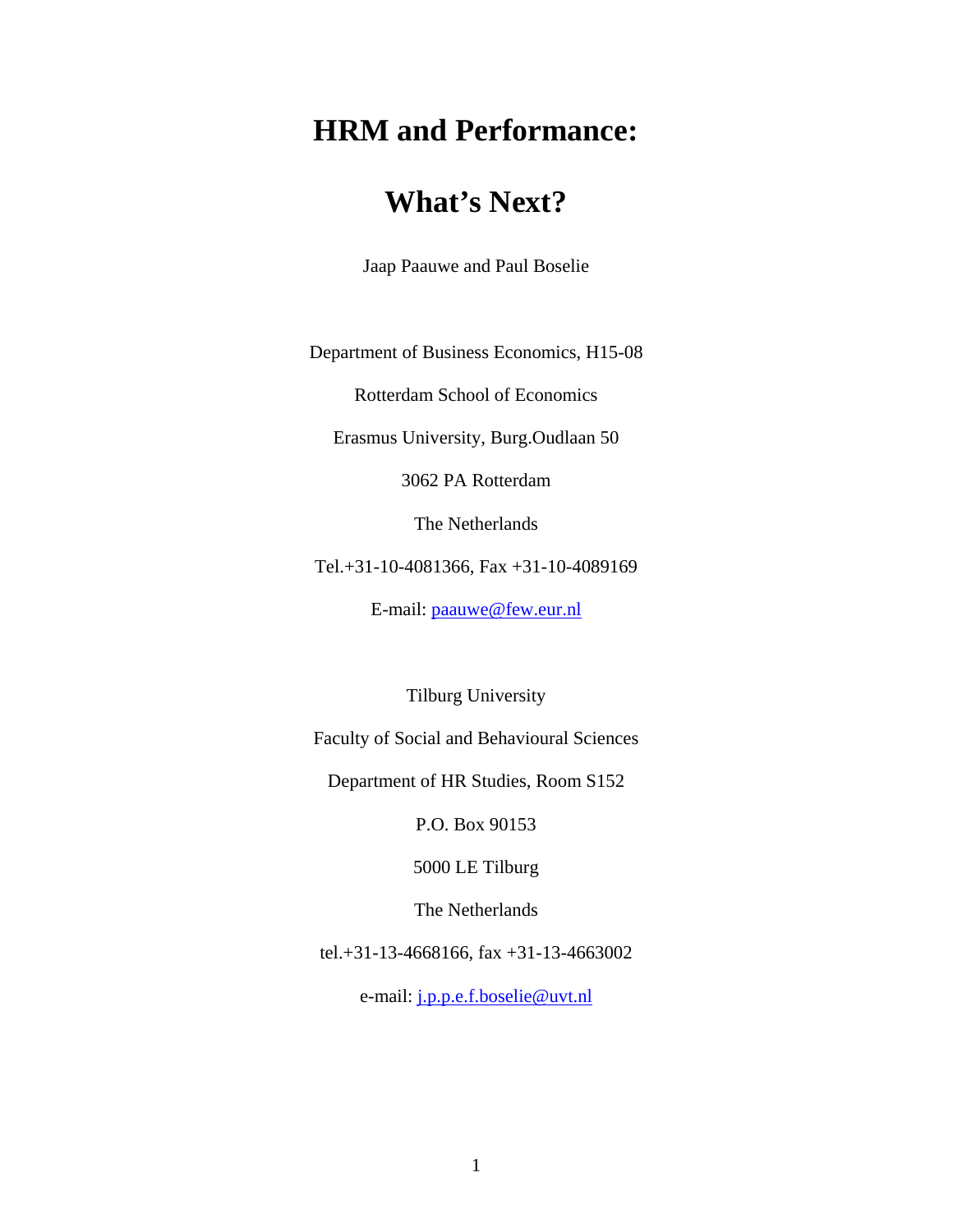# **HRM and Performance: What's next?[i](#page-38-0)**

## **abstract**

The last decade of empirical research on the added value of human resource management (HRM), also known as the HRM and Performance debate, demonstrates evidence that 'HRM does matter' (Huselid, 1995; Guest, Michie, Conway and Sheehan, 2003; Wright, Gardner and Moynihan, 2003). Unfortunately, the relationships are often (statistically) weak and the results ambiguous. This paper reviews and attempts to extend the theoretical and methodological issues in the HRM and performance debate. Our aim is to build an agenda for future research in this area. After a brief overview of achievements to date, we proceed with the theoretical and methodological issues related to *what constitutes HRM, what is meant by the concept of performance and what is the nature of the link between these two*. In the final section, we make a plea for research designs starting from a multidimensional concept of performance, including the perceptions of employees, and building on the premise of HRM systems as an enabling device for a whole range of strategic options. This implies a reversal of the Strategy-HRM linkage.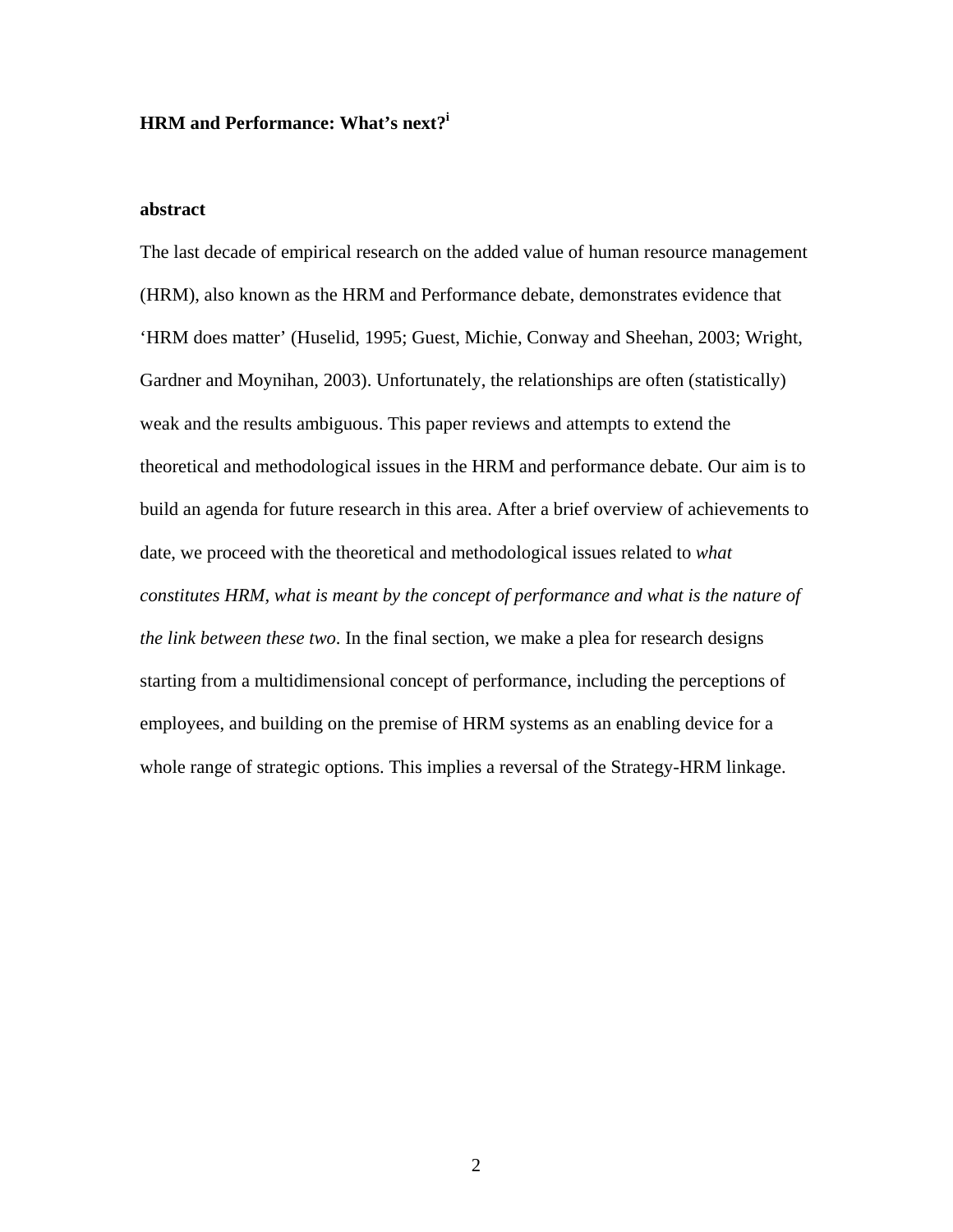# **Introduction.**

Empirical results on HRM and performance have been presented in a range of special issues of international academic journals like the *Academy of Management Journal*, the *International Journal of Human Resource Management* and the *Human Resource Management Journal*. The empirical results suggest the added value of HR interventions. However, there are still a number of unresolved issues.

In 1997 Guest argued that there was a need for (1) theory on HRM, (2) theory on performance, and (3) theory on how the two are linked (Guest, 1997). Seven years later we observe only modest progress on those three fundamental issues. Boselie, Dietz and Boon (2005) conducted an exploratory analysis and overview of the linkages between human resource management and performance in 104 empirical articles published in prominent international refereed journals between 1994 and 2003. Their findings demonstrated a deficiency in the literature regarding alternative theories on the concept of HRM, the concept of performance, and on how the two are linked. Strategic contingency theory, AMO theory<sup>ii</sup> and the resource-based view appear to be the most popular theories applied in the 104 articles, but in most cases it is not clear how these theories link HRM and performance. Hence, we need to turn back to Guest's (1997) plea for theoretical foundation of HRM, performance and the link between the two and ask ourselves three questions:

- What is HRM?
- What is performance?
- What is the nature of the link between HRM and performance?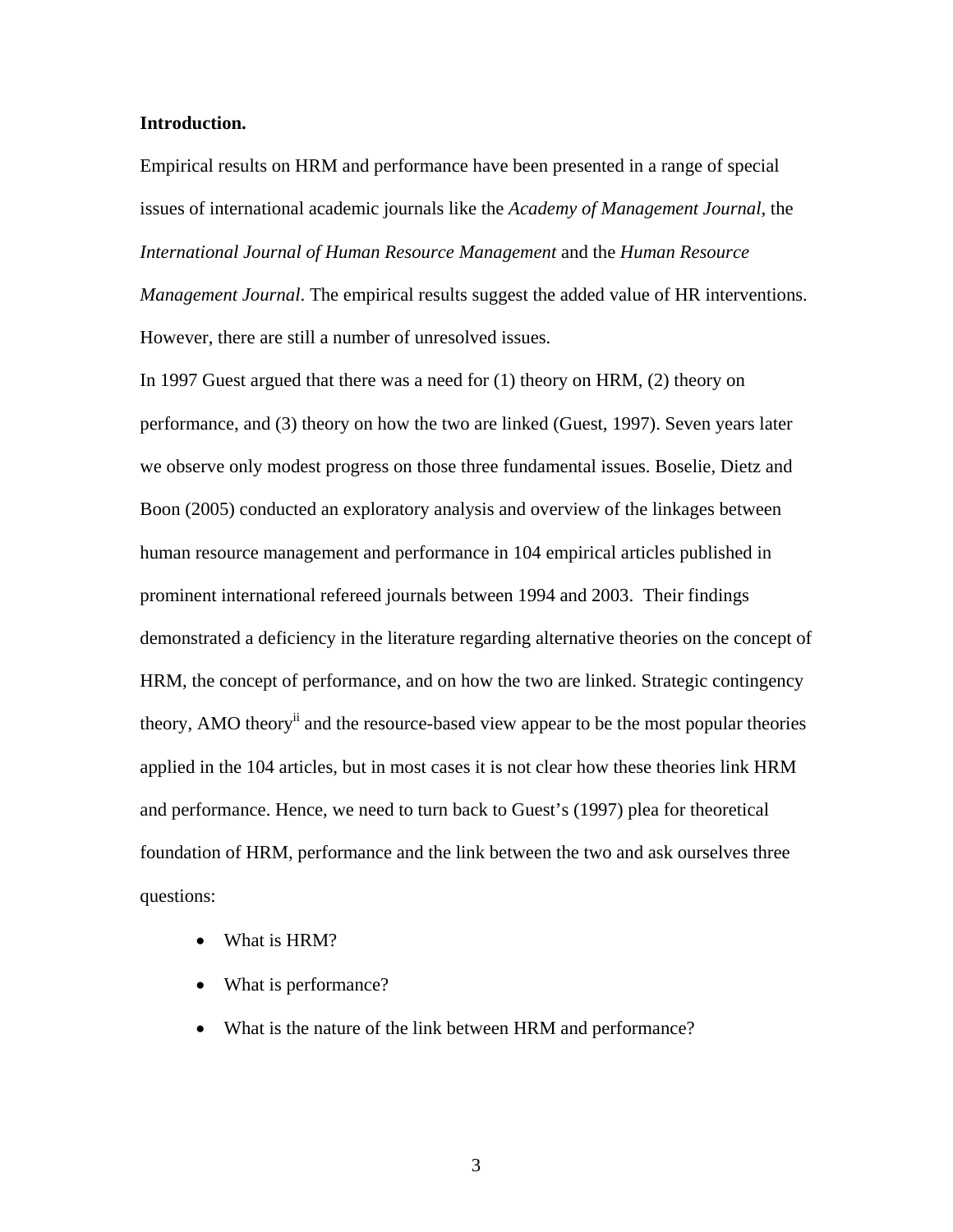Based on these three headings/questions we will be able to categorize the still unresolved issues and explore possible avenues for research in the future.

#### **What is HRM?**

Under the heading of this clear - but apparently difficult to answer - question we deal with the following issues: the lack of consensus with respect to the constituent parts of HRM; the best practice versus the best fit approach; the different fits; coverage of different employee groups; and the need to consider how HR practices are perceived.

#### *Lack of consensus*

There appears to be no consensus on the nature of HRM. Some studies focus on the effectiveness of the HR department (Teo, 2002), others focus on the value of human resources in terms of knowledge, skills and competencies (Hitt, Bierman, Shimizu and Kochhar, 2001), several studies define HRM in terms of individual practices (Batt, 2002) or systems/bundles of practices (Capelli and Neumark, 2001), and yet others acknowledge the impact of these practices or systems on both the human capital value – in terms of knowledge, skills and abilities – and on employee behaviour directly in terms of higher motivation, increased satisfaction, less absence and increases in productivity (Wright, McMahan and McWilliams, 1994). We observe that the majority of the studies define HRM in terms of HR practices or systems/bundles of practices. Boselie et al. (2005) show the enormous variety of different practices being used in the 104 analysed articles. There is not one fixed list of generally applicable HR practices or systems of practices that define or construct human resource management. In total they are able to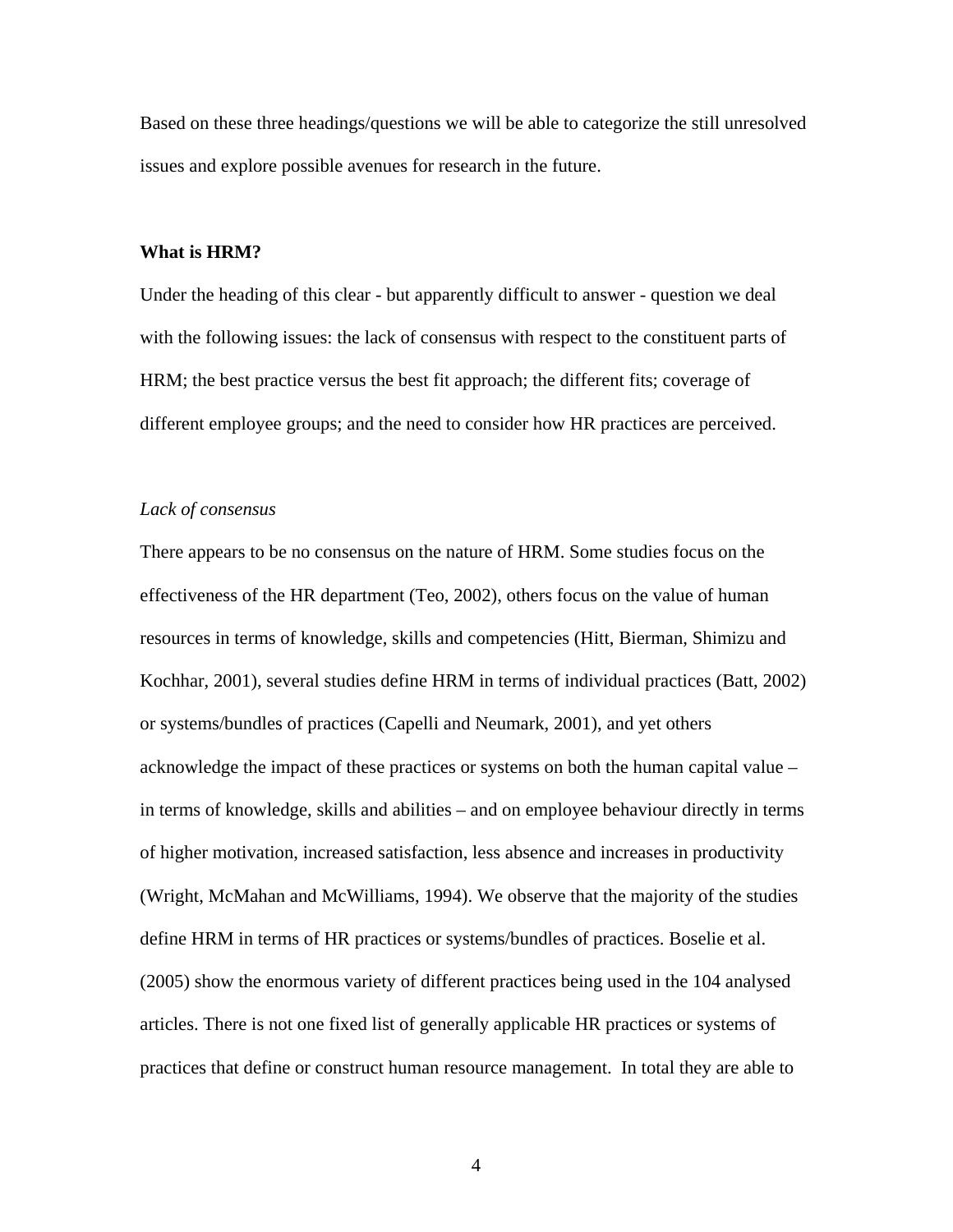list 26 (!) different practices, of which the top four- in order- are training and development, contingent pay and reward schemes, performance management (including appraisal) and careful recruitment and selection. These four practices can be seen to reflect the main objectives of the majority of 'strategic' HRM programmes (e.g., Batt, 2002): namely, to identify and recruit strong performers, provide them with the abilities and confidence to work effectively, monitor their progress toward the required performance targets, and reward staff well for meeting or exceeding them. Another issue is that even if we use the same concepts, the underlying meaning of the practice can be totally different. This begs the question, how can a field of academic inquiry ever manage to make progress if it is not able to come to terms with one if its central concepts? Using content analysis Boselie et al. (2005) found that among the three most often used theoretical frameworks, the AMO-framework is the only one used in more than half of all articles published *after* 2000. In contrast, for the papers using strategic contingency theory and RBV, more than half of them were published *before 2000*. So we may be witnessing the birth of at least a certain commonality around how HRM might be constituted in exploring the relationship between HRM and Performance.

# *Best practice vs. best fit*

One of the key discussions within HRM is the distinction between the so-called best practice and the best-fit approaches. Some say there are universalistic best practices in HRM (Pfeffer, 1994), others argue that there are only best-fit practices (Wood, 1999), stating that the effect of HR practices depends on the specific (internal and external) context. It seems logical to believe in a best-fit approach in contrast to a somewhat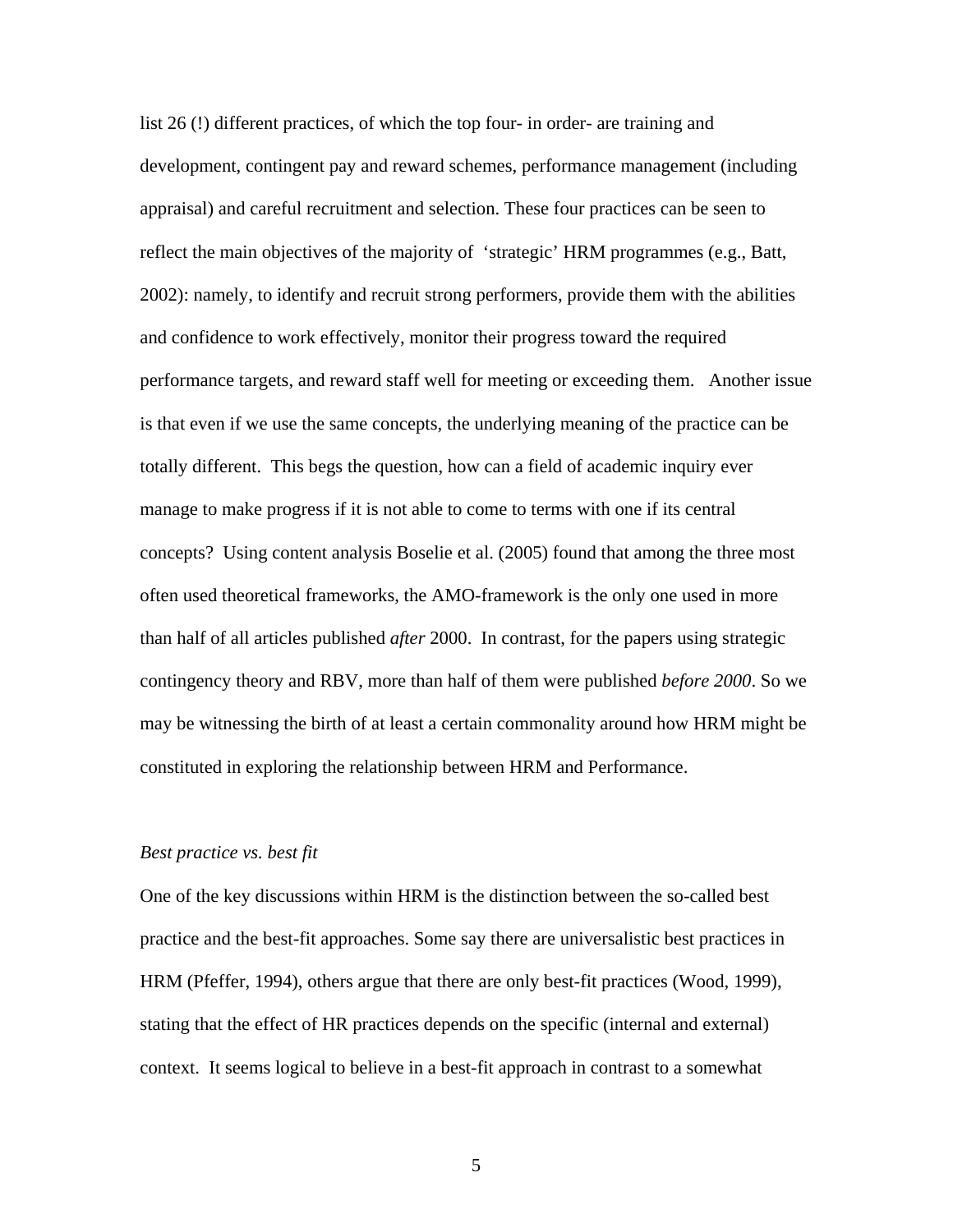simplistic best practice approach, but the empirical evidence still supports the best practice approach (Delery and Doty, 1996). Gerhart (2004) demonstrates a critical analysis of those who claim that some form of internal fit – the alignment of practices with each other – outperforms the lack of this type of fit. Gerhart's (2004) evaluation is very convincing in showing that the systems approaches that build on the notion of internal fit do not outperform the other approaches in which individual HR practices are not aligned.

Boxall and Purcell (2003) argue that both streams – best practice and best-fit– might be right each in their own way. Some basic principles like employee development, employee involvement and high rewards are universally successful, but the actual design of the HR practice depends to some degree on unique organizational contexts. The internal context for example, the nature of the production system (e.g., assembly line) - might create restrictions with respect to the successful design of some HR practices (e.g., teamwork, performance related pay), but also the external context - for example, the legislation and trade union influence - might have a direct impact on the optimal HRM design. So the whole debate about universalistic best practices versus best-fit practices actually represents two sides of the same coin and both are relevant in exploring the linkage between HRM and Performance.

# *Different fits*

Wood (1999) makes a distinction between four different 'fits': internal fit, organizational fit, strategic fit and environmental fit. Although this is in line with what many other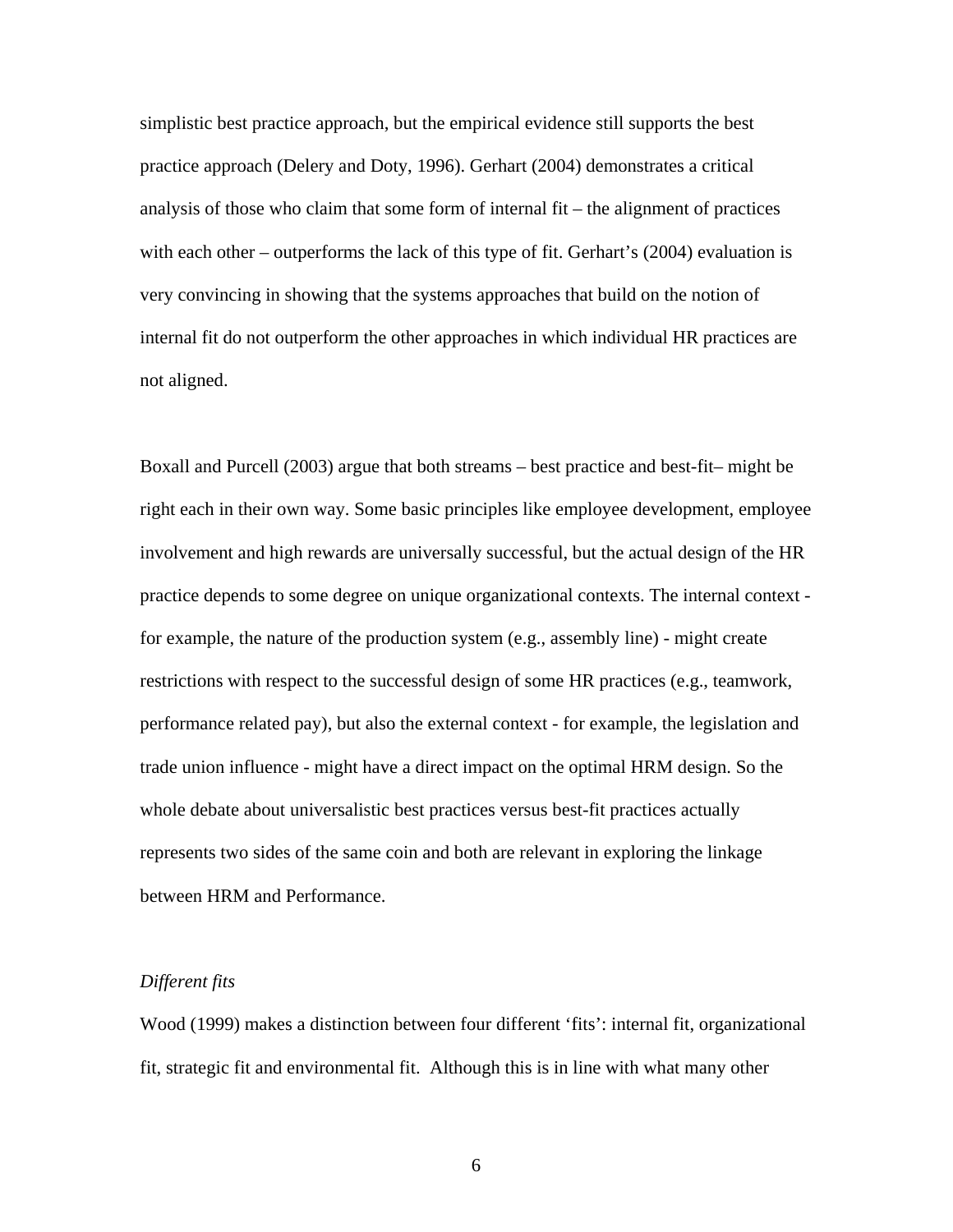researchers consider to be the possible range of fits in HRM research, one of the most important seems to be missing. That is, the fit between how the employee perceives HR practices and whether that perception aligns with the values and goals of the organization. That kind of fit is well known under the heading of Person-Organization fit (P-O fit), which Kristof (1996) defines as the compatibility between people and organizations that occurs when: (a) at least one entity provides what the other needs, or (b) they share similar fundamental characteristics, or (c) both. A number of authors in the field of HRM and Performance emphasize the importance of including workers' perceptions. As Van den Berg and colleagues note (1999: 302), 'an organisation may have an abundance of written policies concerning [HRM], and top management may even believe it is practised, but these policies and beliefs are meaningless until the individual perceives them as something important to her or his organisational 'well-being'. Wright and Boswell, (2002: 263) also note that in measuring HRM, it is vital to distinguish between policies and practices. The former is the organisation's stated intentions regarding its various 'employee management activities', whereas the latter are the actual, functioning, observable activities, as experienced by employees. This is yet another plea to pay more attention to workers' perceptions and the importance of person-organisation fit. This theme will recur in our final section when we discuss the importance of the strength of the HRM system (Bowen and Ostroff, 2004).

# *Coverage of different employee groups*

If we look more closely at the conceptualization and operationalization of HR practices or systems of practices we observe little or no attention to the degree of coverage of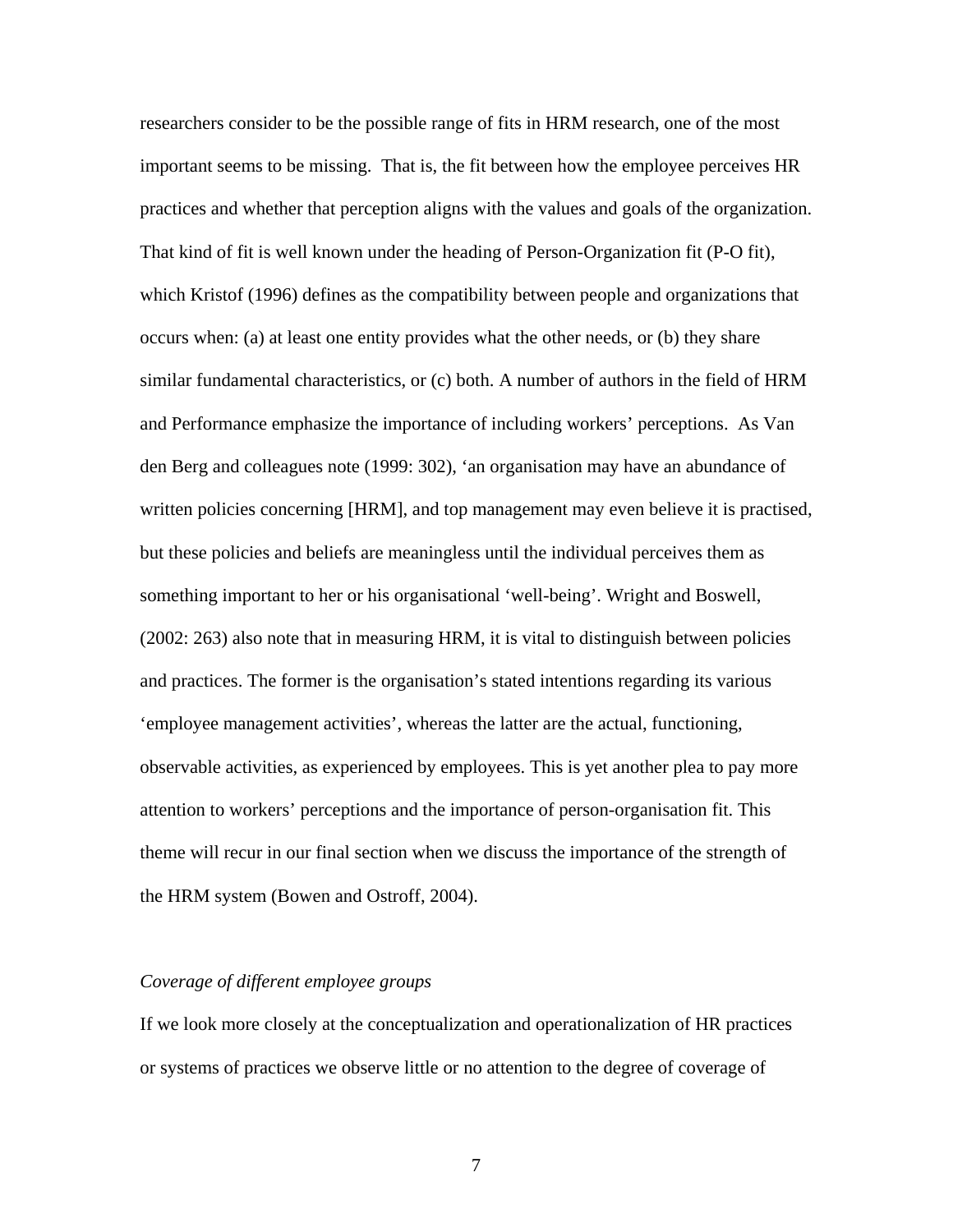HRM –differentiation between employee groups and the percentage of employees covered by the practices – and the intensity of HRM in terms of, for example, daily, weekly, monthly or yearly interventions. Most prior research either uses simplistic scales focusing on the application (or lack thereof) of a specific practice (Guest et al., 2003) or some kind of scale that is supposed to capture the 'degree to which the target group has to do with' a specific practice (Huselid, 1995).

The early empirical studies on HRM mainly used the input of single respondents, in most cases the input from HR managers (Huselid, 1995). Gerhart et al. (2000) demonstrate the low inter-rater reliability between employees, line managers and HR managers. This is an interesting and highly relevant notion, but at the same time difficult to solve since these empirical results demonstrate fundamental differences between employee groups within an organization. These results suggest that different employee groups have fundamentally different priorities and needs, something that should be taken into account in future research. Lepak and Snell (2002) argue that HR differentiation towards specific employee groups is necessary for overall effectiveness. The classification of employee groups within an organization depends on factors like the nature of their jobs (e.g., production, technical support, administration, management), their professional backgrounds (e.g., level of education, degree of professionalization of the occupation) and needs and wants of individuals (e.g., degree of employment security, need for challenging tasks).

#### *Intended vs. perceived practices*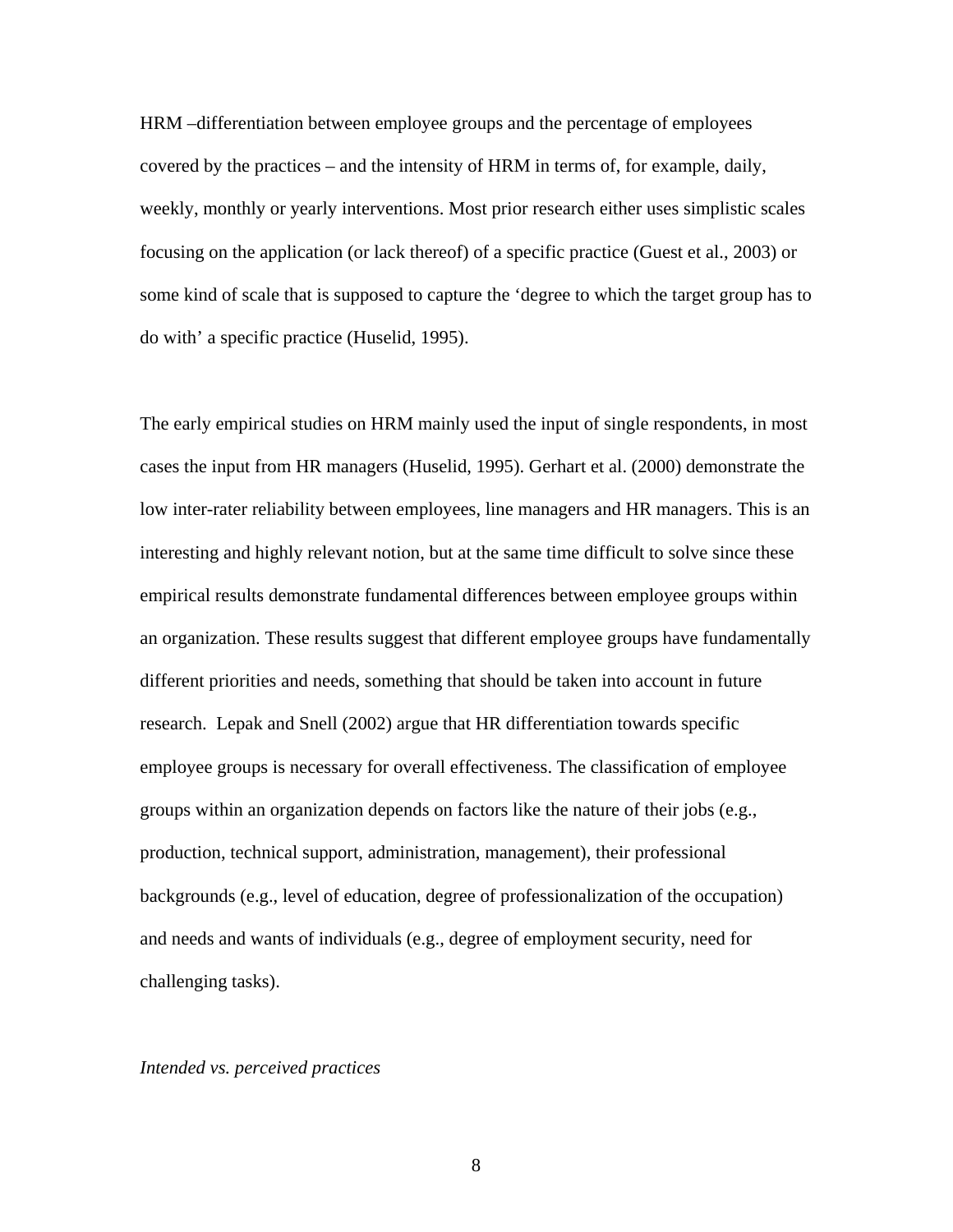To make life even more complicated Wright and Nishii (2004) build a strong argument to make a clear distinction between intended HR practices (those designed on a strategic level), actual – or implemented – HR practices (those implemented by for example the direct supervisor), and perceived HR practices (those perceived by the employees). The majority of prior research on HRM and performance appears to focus on intended HR practices, mainly designed at the strategic level of the organization. Little is known about the actual enactment or implementation of HR practices and employees' perception of them.

# **What is Performance?**

In this section we pay attention to the variety of performance indicators used in empirical research, the distinction between shareholder and stakeholder approaches, and the kind of implication it has for our understanding of the concept of performance.

#### *Measuring performance*

The performance outcomes of HRM can be captured in a variety of ways. We draw a distinction, adapted from Dyer and Reeves (1995), between:

- 1. Financial outcomes (e.g., profits; sales; market share; Tobin's q; GRATE)
- 2. Organisational outcomes (e.g., output measures such as productivity; quality; efficiencies)
- 3. HR-related outcomes (e.g., attitudinal and behavioural impacts among employees, such as satisfaction, commitment, and intention to quit)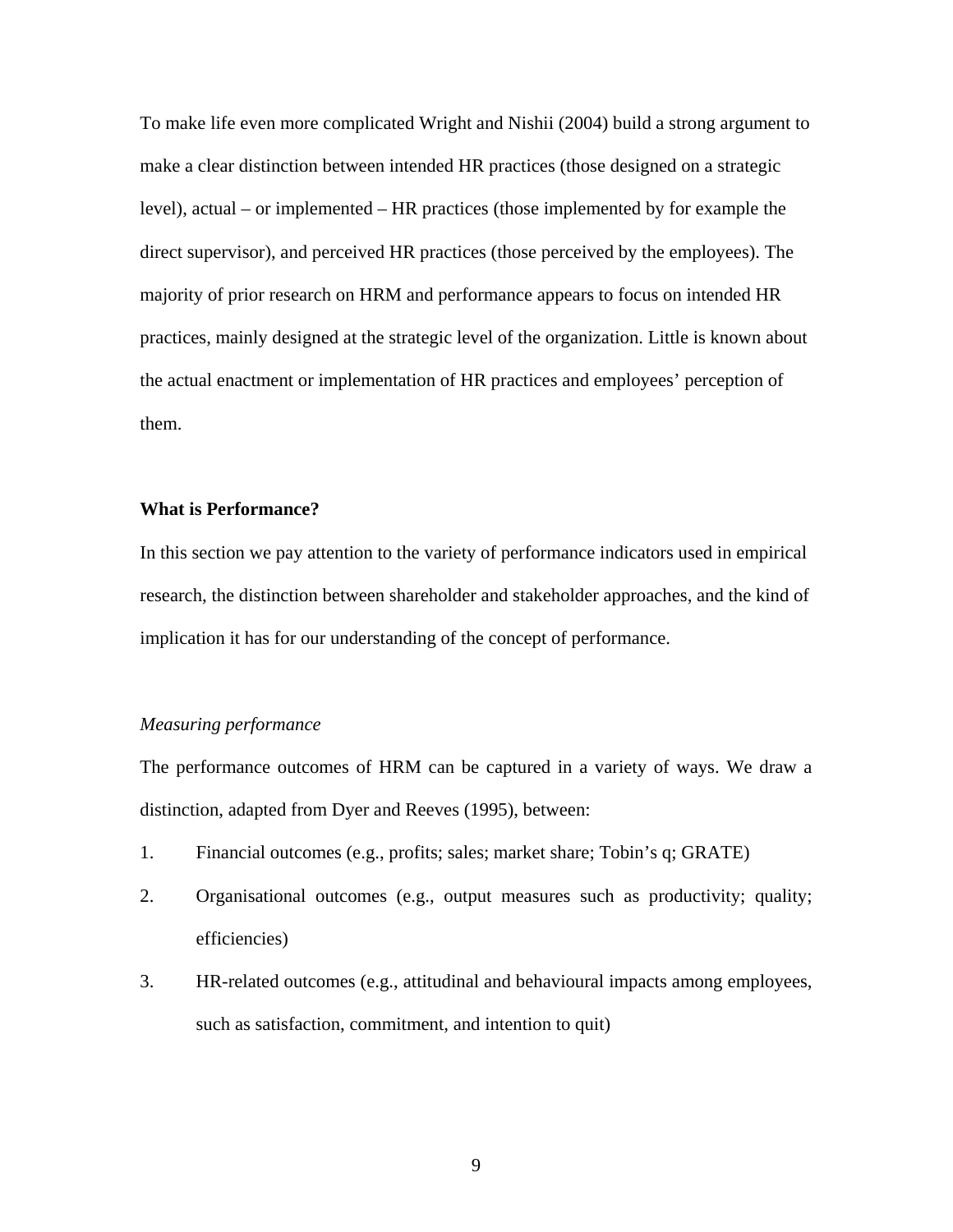Based on the overview by Boselie et al. (2005) we can conclude that financial measures are represented in half of all articles (104) included in their analysis. Profit is the most common followed by various measures for sales. Actually, this is quite problematic as financial indicators are being influenced by a whole range of factors (both internal and external), which have nothing to do with employees and their related skills or human capital. As already noted by Kanfer (1994) and Guest (1997) the distance between some of the performance indicators (e.g., profits, market value) and HR interventions is simply too large and potentially subject to other business interventions (e.g., research and development activities, marketing strategies). For example, having smart policies for managing working capital can increase earnings substantially, but have nothing to do with the proclaimed effect of HR practices (apart from apparently having selected the right treasury manager). The use of these kind of indicators becomes even more serious if we take a closer look at an analysis carried out by Wright et al. (in press) as summarized by Wright and Haggerty (2005). Their literature review identified 67 empirical studies, which analyzed the relationship between HR practices and performance. By far the majority of studies used a design labelled post-predictive because "……. it measures HR practices after the performance period, resulting in those practices actually predicting *past* performance" (Wright and Haggerty, 2005:8). Only a few studies explored the effect of HR practices on performance in the correct way by assessing HR practices at one point in time and relating them to *subsequent* performance. This simply means that the majority of studies have ignored a very basic rule for demonstrating causal relationships (Wright and Haggerty, 2005).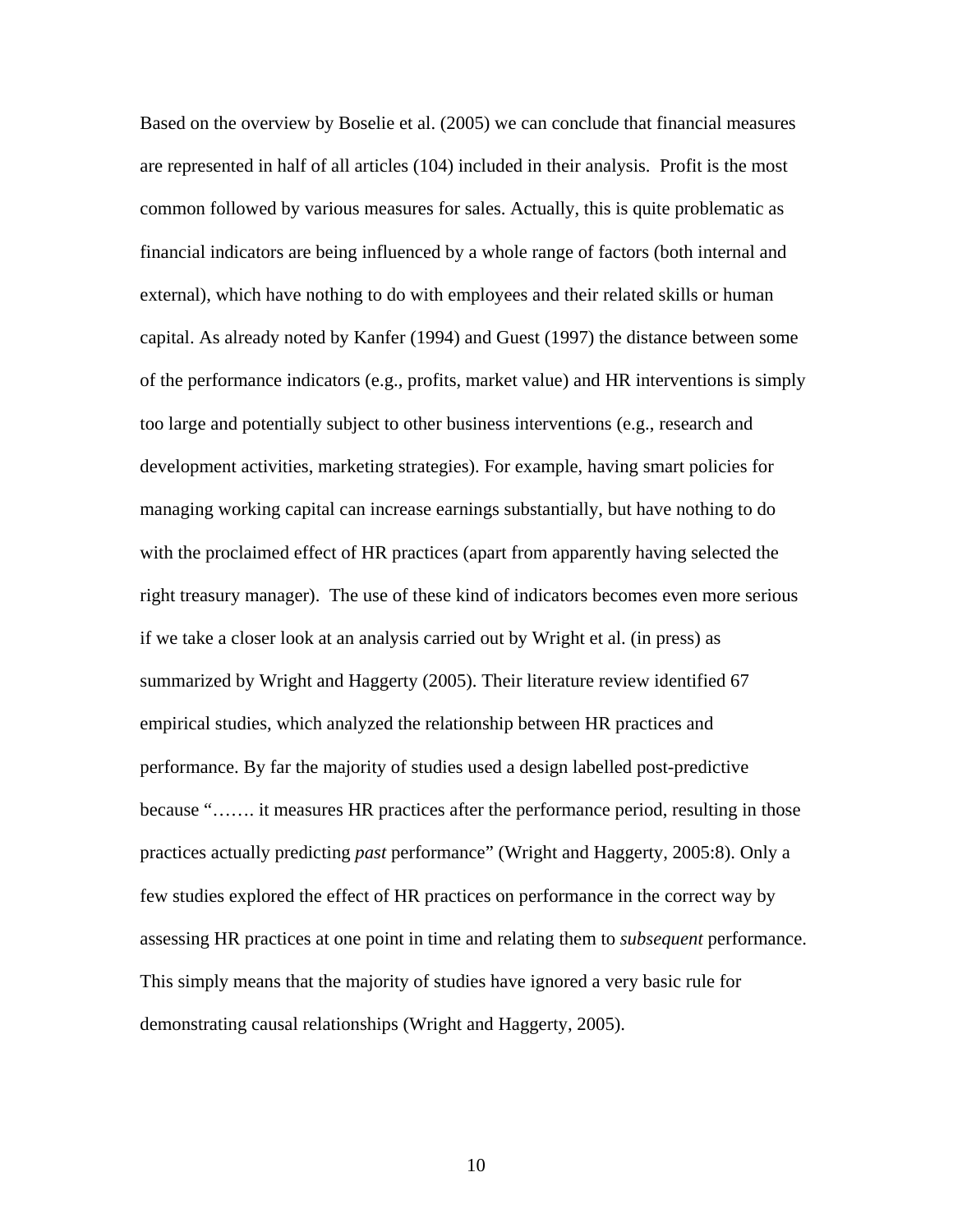# *Shareholder vs. stakeholder approach to performance*

The use of financial indicators emphasizes a shareholders' approach to the concept of performance, emphasizing that HR practices and systems contribute a sustained competitive advantage through enhancing skills and human capital. This assumes that organizations can maintain or create sustained competitive advantage through unique/rare, scarce, inimitable, and valuable internal resources (Barney, 1991). Human resources are a powerful potential internal resource that fits this general resource based view idea (Paauwe, 1994; Wright et al., 1994; Boxall and Purcell, 2003). The next step in the theory is that employees or human resources are manageable (manoeuvrable) and developmental. In other words, HR practices can (a) increase the value of the human capital pool through development (e.g., skills training, general training, job rotation, coaching) and (b) influence employee behaviour in the desired direction. The search for the Holy Grail in HRM is the search for those 'best practices' or 'best-fit practices' that ultimately result in sustained competitive advantage of the organization. This can only take place if employees are willing to stay within the organization. Thus, employee commitment in terms of willingness to stay with the firm and willingness to put in extra effort are very important in this context. This is probably why research in the area of HRM and performance is becoming more interested in creating high commitment work environments through HR practices or high involvement – high performance work practices (HIWP's and HPWP's). The high involvement – high performance work practices perspective (See also AMO-model) can thus be seen as an extension of the resource based view.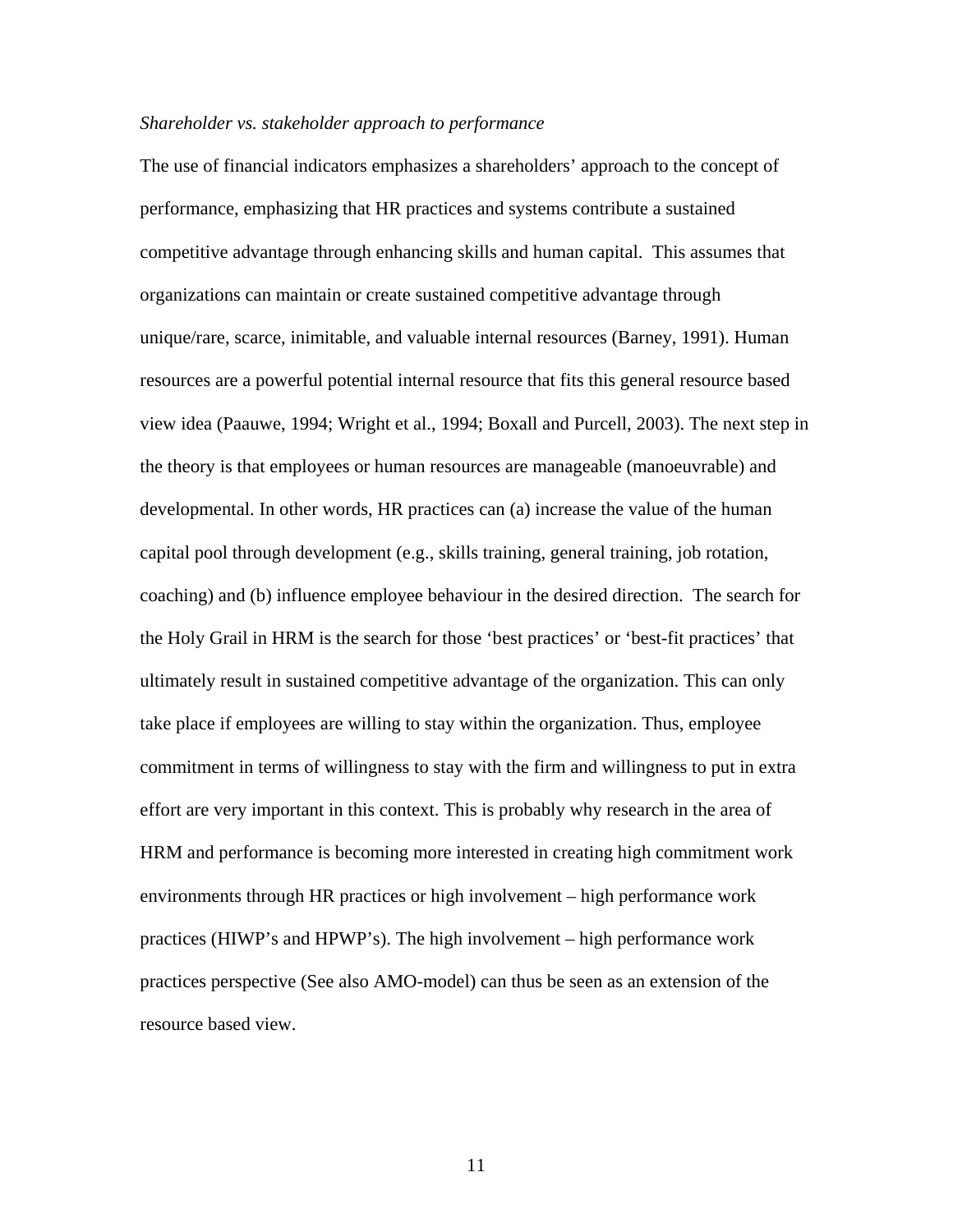The aforementioned also implies that we have to look for more proximal instead of distal indicators of performance. Both organisational outcomes and HR related outcomes can be considered more proximal and thus more suited towards measuring performance. However, in this shareholders' approach the organisational and HR related outcomes are still considered to be a means to an end, i.e., contributing to bottom-line performance of the firm. Such a financial meaning can be criticized for being "too limited" (Truss, 2001: 1123).

The stakeholders' approach offers a different perspective by emphasizing the objectives of other constituencies with an interest in HRM practices and subsequent performance of an organization. This approach can be traced back to the seminal writings of Beer et al. (1984). More recently we encounter full support for this approach by, amongst others, Boxall and Purcell, (2003: 13), who define three important goals of HRM, among which social legitimacy aimed at bringing about employment citizenship, and Paauwe (2004). The latter argues that the survival of an organization not only depends on financial competitiveness, but also on its ability to legitimize its existence towards society and relevant stakeholders of the organization (e.g., employees, customers, trade unions, local government). *Legitimacy* is an important concept for sustainability on an organizational level, but also the organization's role towards the individual employee and his or her moral values are important: the concept of *fairness*. If the relationship between the employer and the individual employee is out of balance - for example, in the case of increased performance pressures without fair pay - employees might feel they are being exploited, resulting in low commitment levels towards the organization (Paauwe, 2004).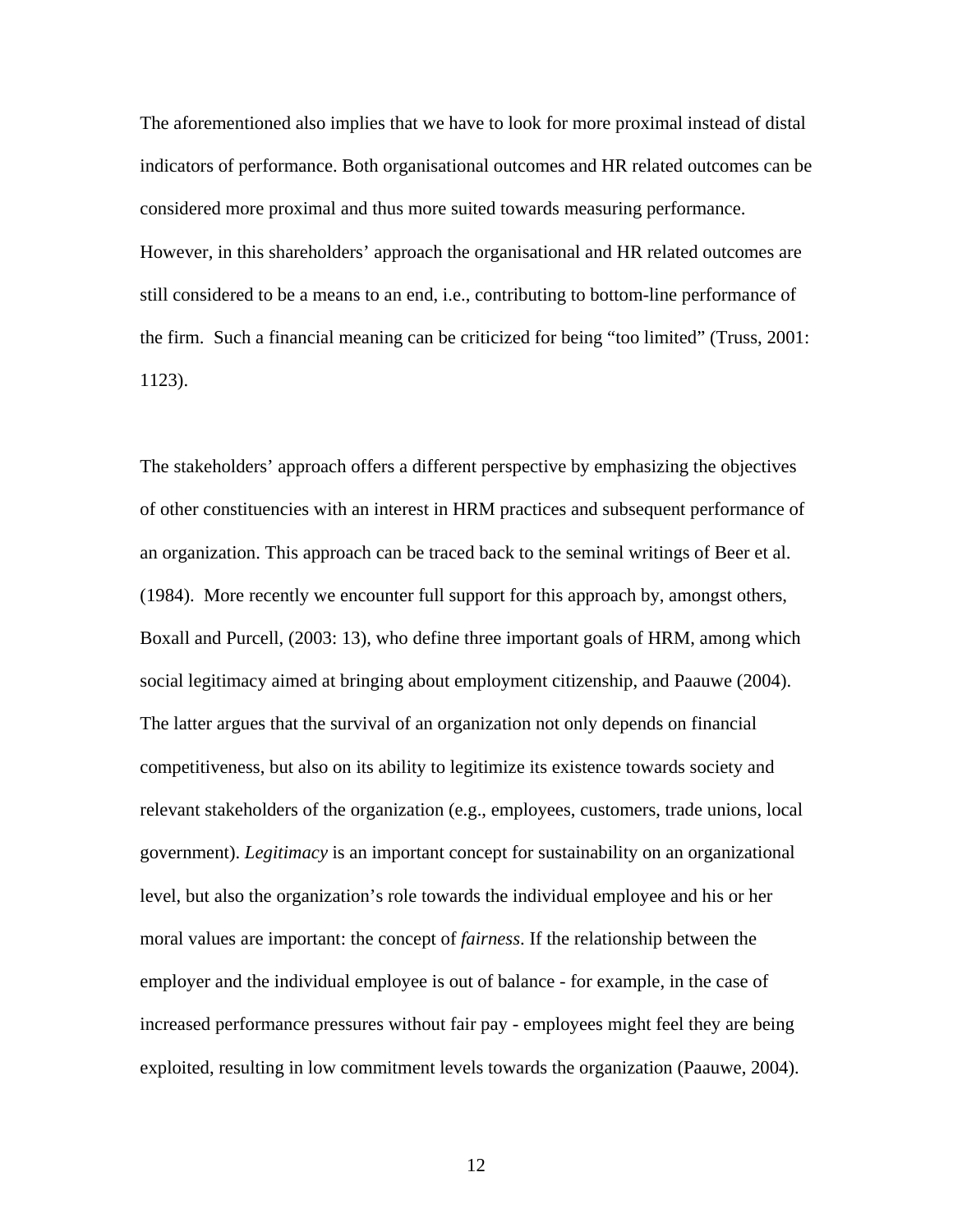#### *Performance as a multidimensional concept*

Using a stakeholders' perspective implies that authors (Truss, 2001; Guest and Peccei, 1994) are in favour of using multiple measures of performance in order to do justice to the multiple goals of HRM and to the different parties involved, both inside and outside the firm. So, on the one hand we have the more strategic aspect of performance (based on economic rationality), which emphasizes outcomes such as labour productivity, innovation, quality, efficiency gains and flexibility (Boselie et al., 2005) and on the other hand the more societal aspect of performance (based on relational or normative rationality) emphasizing legitimacy and fairness (Paauwe, 2004). The latter two can be operationalized through indicators like OCB, commitment, trust, perceived security, and perceived fairness.

#### **What is the nature of the relationship between HRM and performance?**

The most crucial part in our overview of issues relating to the HRM and performance debate is of course the linkage between the two, here we concentrate on the following topics: the nature of the linkage, the relevance and non-relevance of strategy, the importance of the institutional context and arising conflicting demands, the need for multi-level analysis, and how to cope with reverse causality.

# *The nature of the linkage*

Wright and Gardner (2003) question how many boxes should be taken into account when studying the HRM - performance linkage. Becker, Huselid, Pickus and Spratt's (1997)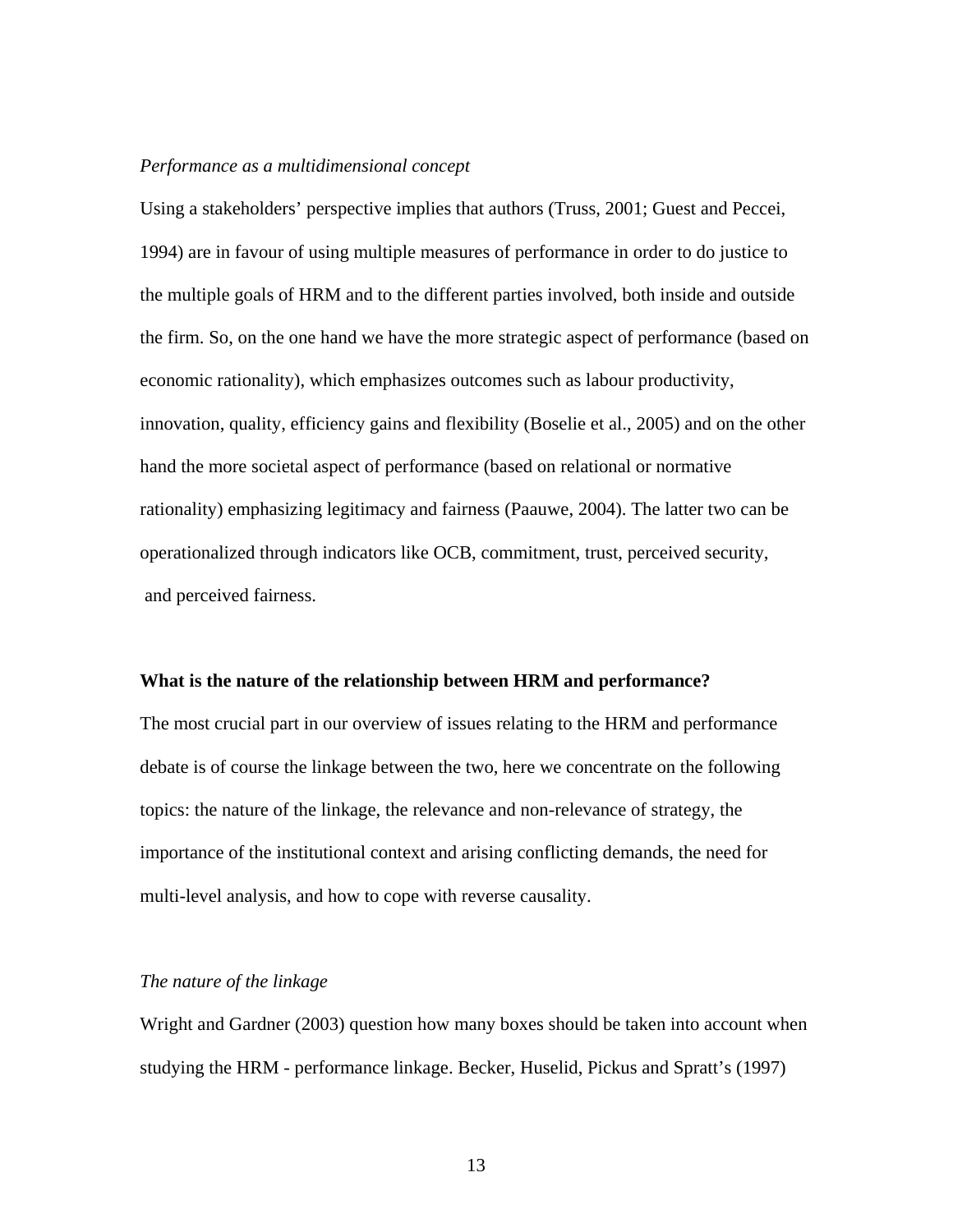model incorporates 7 boxes, starting with 'business and strategic initiatives' and finishing with 'market value'. In their model the design of the HRM system is derived from the overall business strategy (See Figure 1).

# **- INSERT FIGURE 1 ABOUT HERE -**

Guest's (1997) model has 6 boxes, starting with a Porter-like strategy typology – distinguishing differentiation/innovation, focus/quality and cost reduction oriented HRM strategies – and ending with the financial outcomes return on investment (ROI) and profits. Again, the HR practices are derived from the overall strategy (See Figure 2).

#### **- INSERT FIGURE 2 ABOUT HERE -**

Appelbaum et al.'s (2000) AMO-model links 3 boxes. The first box covers high performance work systems and comprises: (1) ability/skills (e.g., formal and informal training, education), (2) motivation/incentives (e.g., employment security, information sharing, internal promotion opportunities, fair payment, PRP) and (3) opportunity to participate (e.g., autonomy, team membership, communication). The second box consists of effective discretionary effort and the final box reflects the plant performance (e.g., quality and throughput time, labour cost per unit of output, operating profit). See Figure 3 for a visual representation of their model.

#### **- INSERT FIGURE 3 ABOUT HERE -**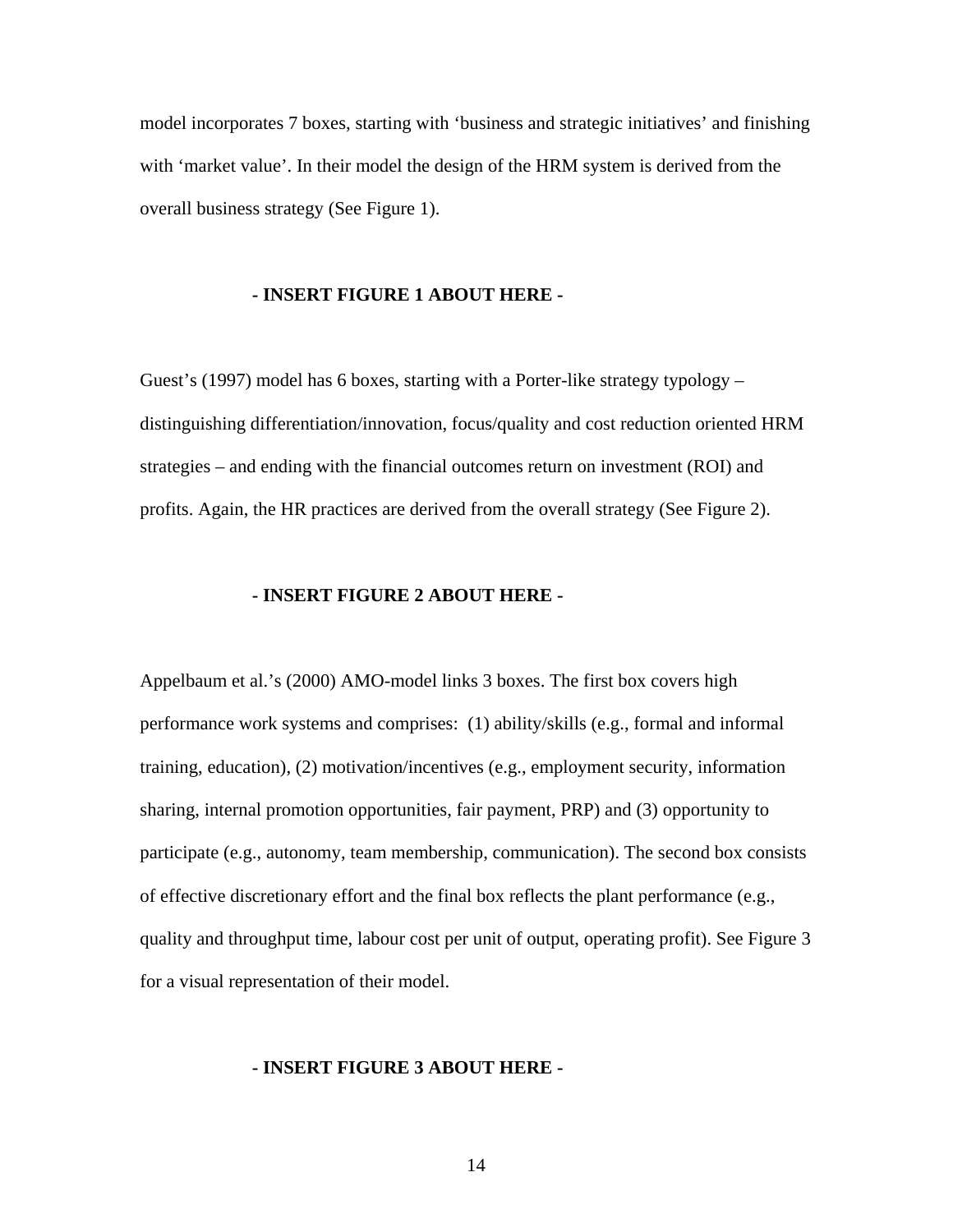To study the effects of HR interventions, either multiple individual HR practices or systems/bundles of practices, it is preferable to use outcome variables that are closely linked to these interventions, for example: attitudinal outcomes (e.g., employee satisfaction, motivation, commitment, trust), behavioural outcome (e.g., employee turnover, absence), productivity (output per unit effort), and quality of services or products.

As stated before, there is little or no convincing empirical evidence that coherent and consistent systems or bundles automatically lead to higher performance (Gerhart, 2004). This theoretical claim is built on the notion of internal or horizontal 'fit'. But there is another proposition that affects the HRM - performance relationship, at least in theory: the notion of external or vertical/strategic 'fit'. The underlying idea is that matching the overall company strategy with the HR strategy or system will result in increased performance. In this respect it is striking that the framework by Appelbaum et al. (2000), being the most commonly used and depicted above, does not take strategy as a starting point, whereas the other two do so. So it is worthwhile to take a closer look at the (non)relevance of including strategy in the chain of linkages

## *The (non) relevance of strategy*

Many authors and popular textbooks in HRM mention the importance of the link between corporate strategy and HRM. Unfortunately, there is no convincing empirical evidence for this proposition (Purcell, 2004). Huselid (1995), for example, does not find any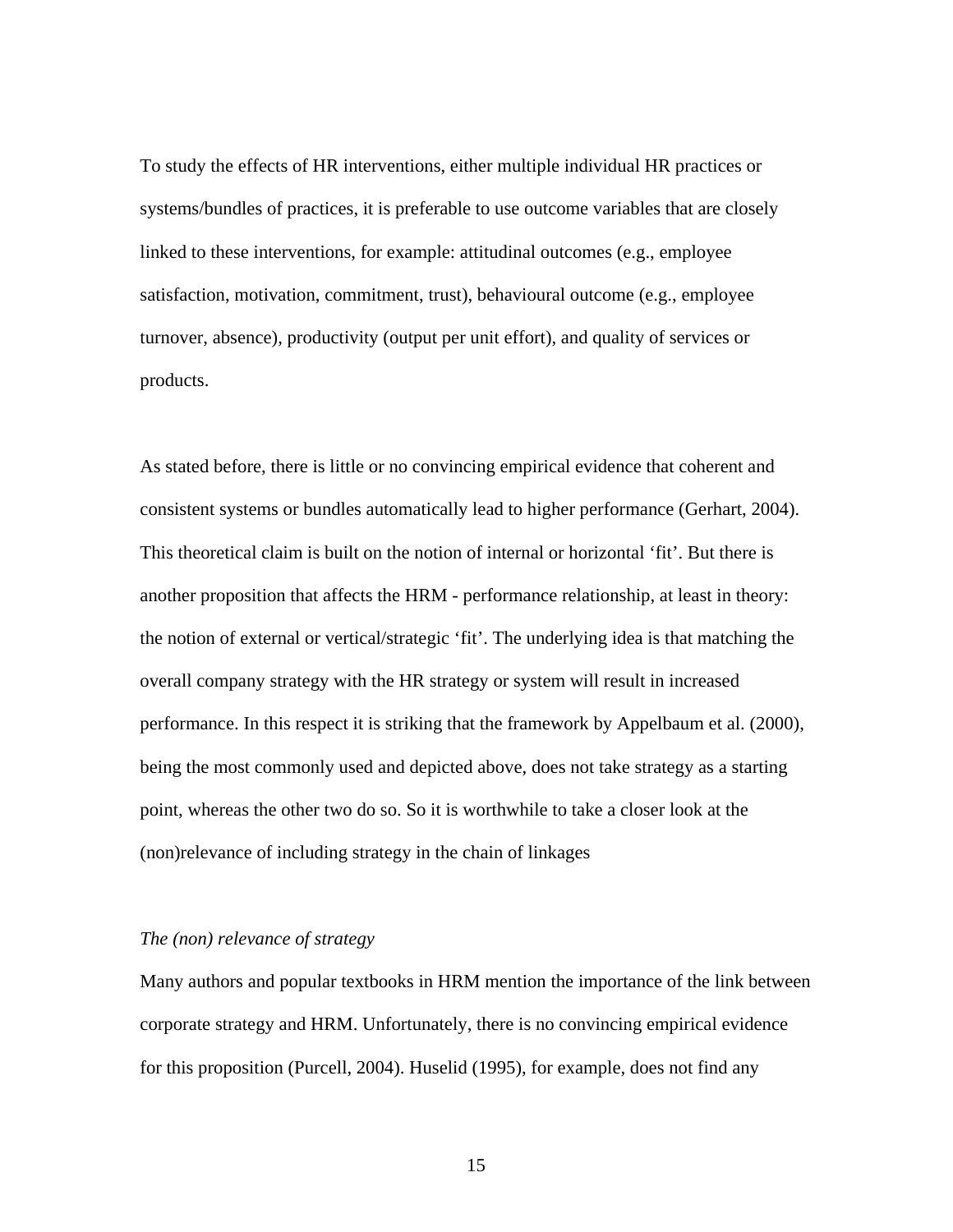empirical evidence for increased performance when aligning the overall company strategy with the HR system of a specific organization. There are several plausible explanations for this lack of evidence of the presumed necessary strategic fit.

*First***,** strategy is often defined in a rather old-fashioned and relatively simplistic Porterlike manner, such as differentiation/innovation, focus/quality and cost reduction. Organizational reality is much more complicated and not easy to capture in a simple 'three-piece suit'. The Porter-like definitions of the 1980s are rather static and do not take into account the possibility of hybrid strategies or combinations of strategies that companies might use, serving different markets at the same time. For this reason Purcell (2004) argues that instead of trying to define a firm's strategy in terms of differentiation, focus or cost reduction it is much more interesting to try and determine "…how the firm will deploy its resources within its environment and so satisfy its long-term goals, and how to organise itself to implement that strategy (Grant, 2002: 13)". Incidentally, this is a more up to date definition of what strategic management nowadays entails/encompasses (see Grant, 2005:19).

*Second*, both Gerhart (2004) and Purcell (2004) underline the complexity of management research in large companies, in particular multinational companies (MNC's). Often, these large companies are conglomerations of strategic business units, each serving its own markets, customers and products/services. Therefore, Gerhart (2004) states that there are fewer reliability problems with analysis at the plant or unit level.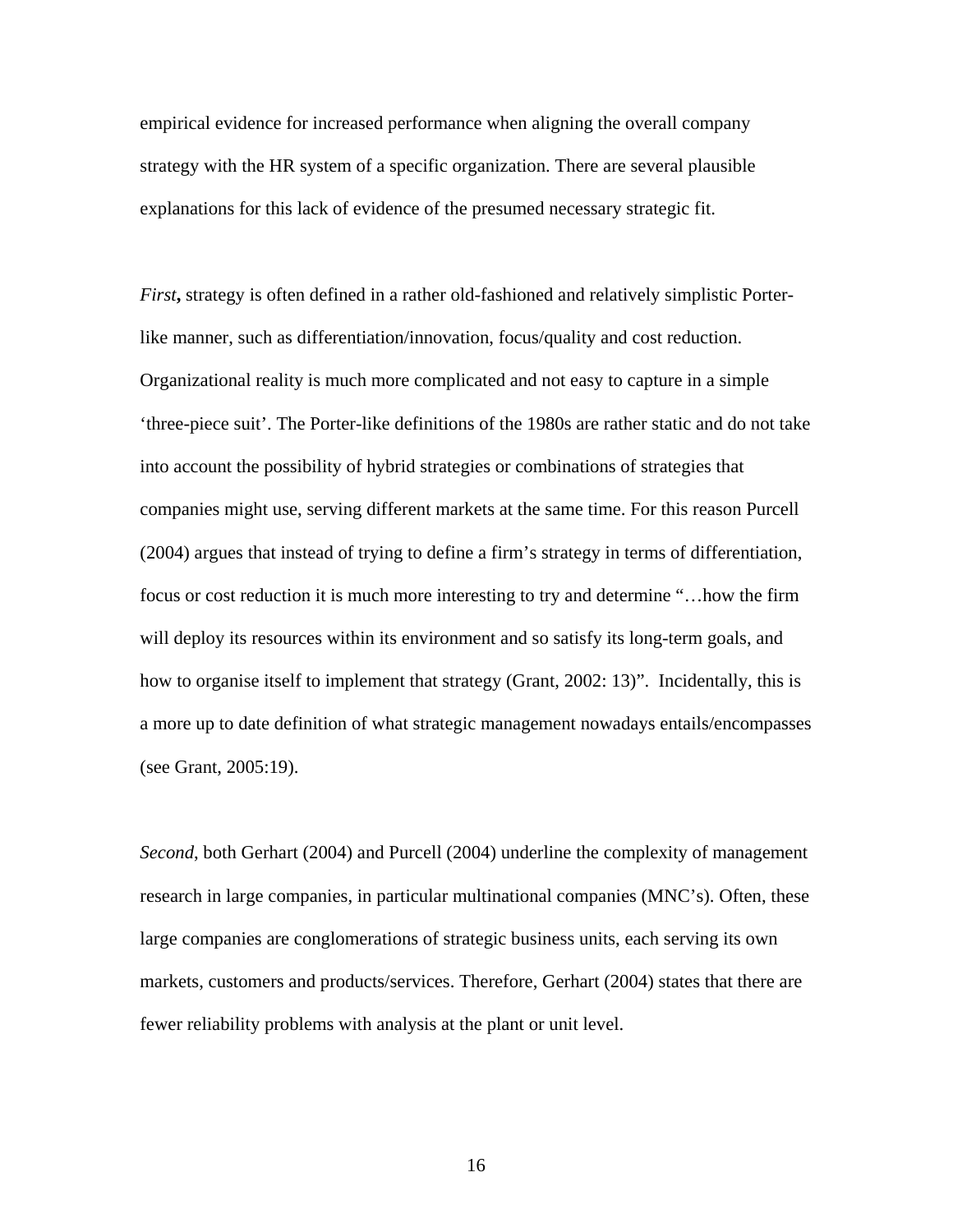*Third*, there is no convincing theory or strong empirical evidence on the possible time-lag between a change in strategy, any subsequent HR intervention and performance. The few studies on HRM and performance that take a longitudinal perspective (Paauwe, 1989; d'Arcimoles, 1997; Guest et al., 2003), suggest that the majority of HR interventions have a long term effect on performance, sometimes taking up to two or three years before generating effects. Some HRM practices (e.g., individual performance related pay) might have a direct, short-term effect on performance (e.g., productivity), but most other practices (e.g., training and development, participation, teamwork, decentralization) probably have little effect in the short-run or (worst case scenario) fail to have any effect. Wright, Dyer and Takla (1999) asked 70 HR managers to assume that a major strategic change necessitated a significant overhaul of their firm's HRM systems and were asked to estimate the time it would take to design HR systems for delivery and implementation (Wright and Haggerty, 2005). Their answers were in the range of nine to ten months for the design and an additional ten to twelve months for the delivery, and then we still need to add further months before the changed HR systems start to affect subsequent performance.

*Fourth*, a whole range of factors other than strategy influence subsequent HRM strategy. Based on an overview of the strategic management literature and its relevance for the HRM/Performance relationship, Paauwe (2004) refers to the following: the *role of the entrepreneur*, often also the founder and owner with his or her preferences for HRM policies and practices; *difference in cognitive processes* of the participants involved in the strategy making process, which can give rise to different mental maps and different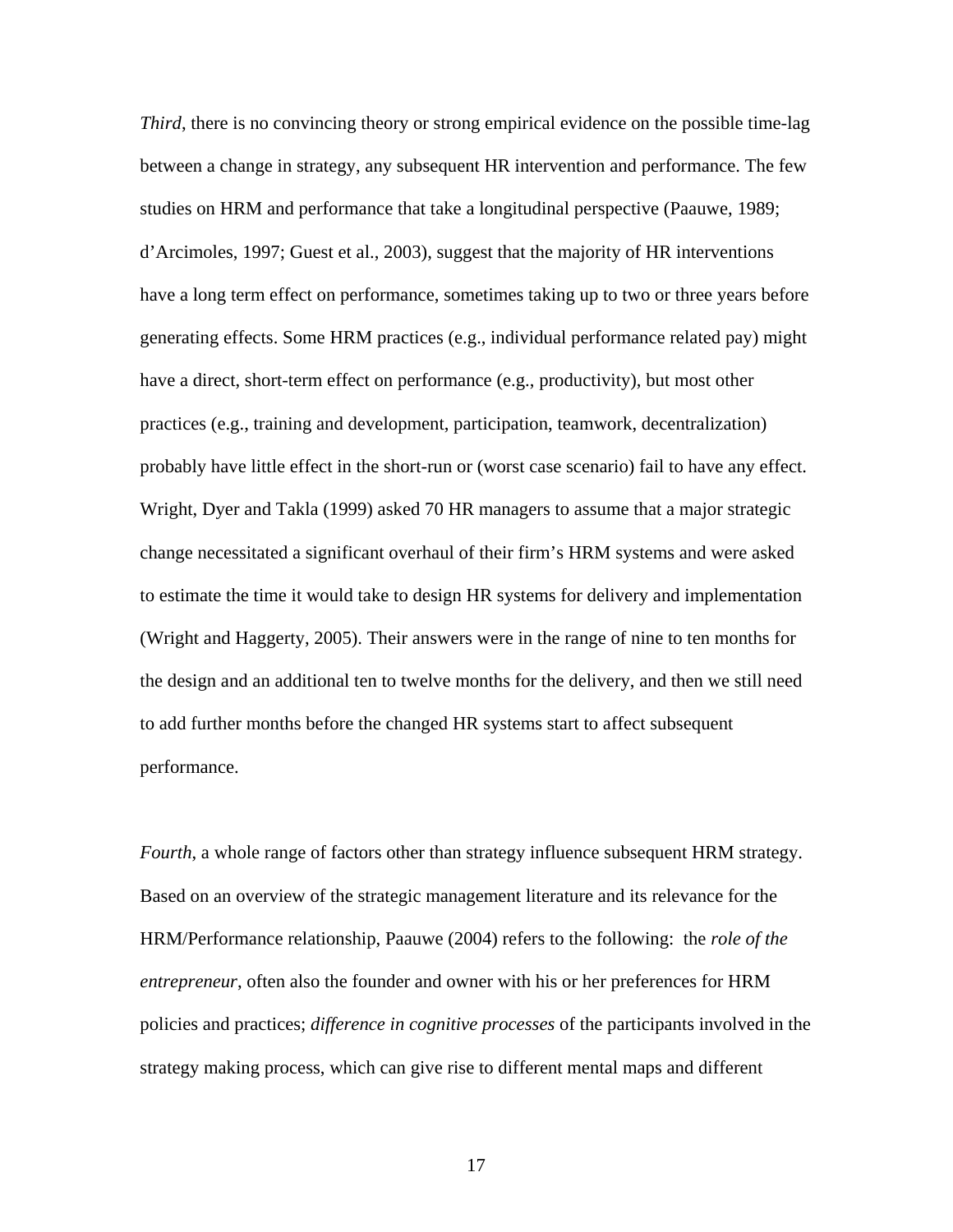choices (see also Purcell, 2004); *power relationships and the kind of resources* being controlled by the actors involved, which can give rise to non-strategic choices in HRM policies and practices; *culture and ideologies* of the actors involved, which will also affect the kind of choices in HRM; and, finally *environmental and institutional forces*, stemming from trade unions and tripartite or bipartite consultative bodies (government, trade unions, employers' federations), which can have a large impact upon an organization's HRM strategy (see below).

Because of this, questions arise about the supposedly dominant role of corporate strategy in defining subsequent HRM strategy. We cannot define strategy with a specific meaning, the field of strategic management itself has shifted to more internal organisational and implementation issues, empirical evidence is lacking and other factors also play a significant role. So, in the final section of this paper, we downplay the influence of corporate or business strategy on HRM strategy, and instead make a strong plea for regarding HRM policies and practices as an enabler for a whole range of strategic options (Paauwe, 2004: 99).

#### *Institutional embeddedness and conflicting demands*

Paauwe and Boselie (2003) argue that as organizations are embedded in a wider institutional context this plays a role in shaping HRM practices and policies. Institutional mechanisms (e.g., legislation with respect to conditions of employment, collective bargaining agreements, employment security, trade union influence, employee representation) shape employment relationships and HR decision making in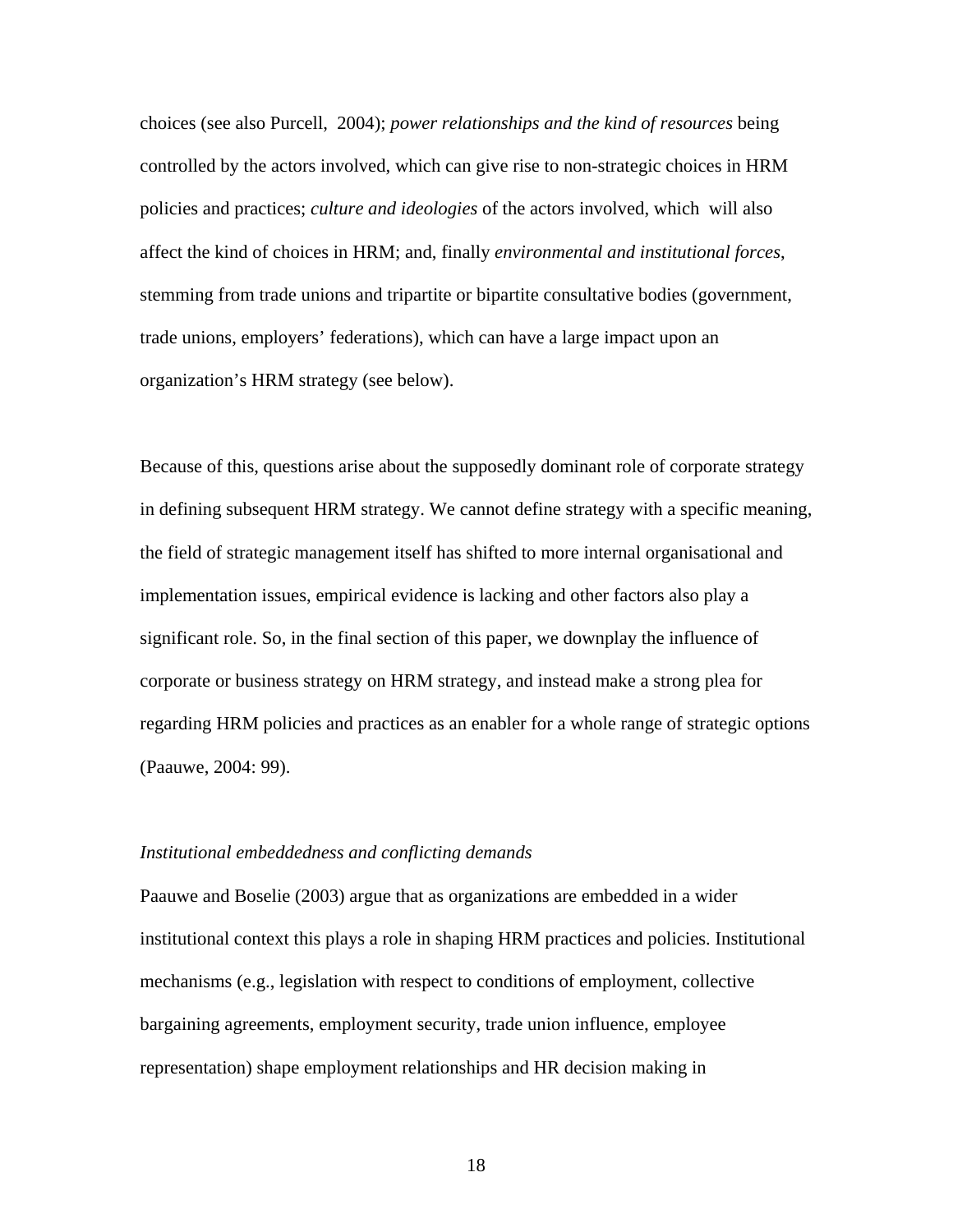organizations. Paauwe (2004), for example, argues that most of Pfeffer's (1994) best practices (e.g., high wages, employment security, employee participation) are institutionalized in a country like the Netherlands. Most of these best practices are formalized and institutionalized through collective bargaining agreements. Some industries, for example, prescribe a minimum amount to be spent on training by every organization each year, defined in terms of a fixed percentage of the total labour costs. This formalization might also have an effect on employees' perception of these institutionalized practices. Pension schemes, for example, are collectively arranged in the Netherlands, mainly on industry level. Pension schemes are probably not considered to be employee benefits and best practices in the Dutch context, as this would be in a country like the USA. Another example is the best practice labelled wage compression. The typical Dutch egalitarian culture (e.g., relatively low power distance, aim for marginal differences between population groups in terms of prosperity) is reflected in collective wage compression through a strong progressive tax system in which employees with high incomes pay relatively more tax than those with lower incomes.

Paauwe (2004) acknowledges institutional differences at both a country level, for example the US versus the Netherlands, and at an industry level, for example traditional branches of industry such as the metal industry and the construction building industry versus emerging branches of industry such as the ICT industry. Institutional mechanisms (mimetic, normative and/or coercive) affect the relationship between HRM and performance and should therefore be taken into account in future research (Paauwe and Boselie, 2003). Moreover, they also draw our attention to the possibility of conflicting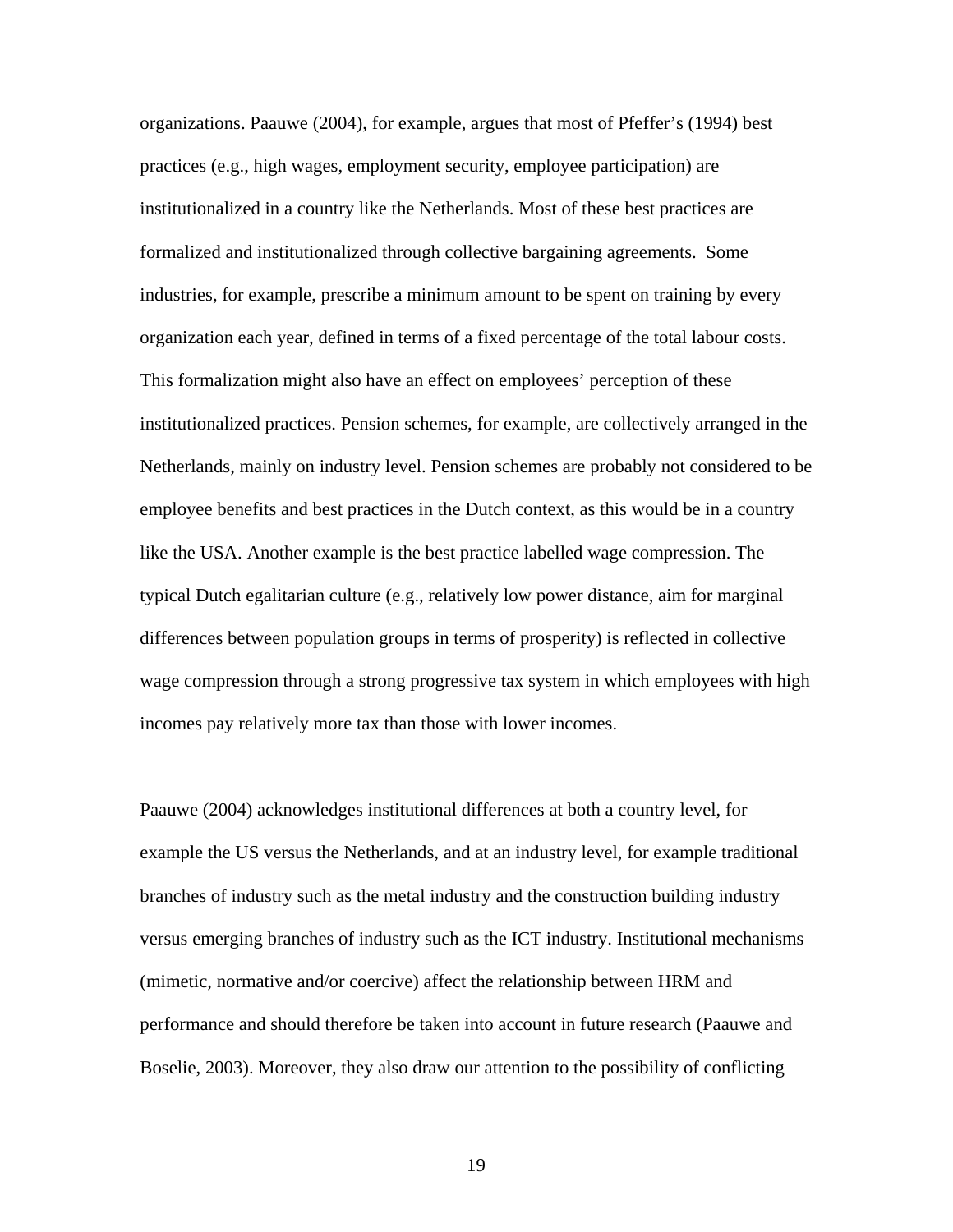demands. HRM theorisation is dominated by a unitarist perspective, but starting from a more institutional perspective our eyes are opened to conflicting demands between professionals, managers, and different occupational groupings that are represented by their interest groups outside the organisation (e.g., professional associations, trade unions, etc). Also the practices themselves might give rise to conflicting outcomes in terms of increased productivity, which managers will appreciate, and increased levels of stress, which workers will probably dislike. Labour intensification through increased employee participation, decentralization, and emphasis on performance management (practices that can be seen as high performance work practices) might create competitive advantage in terms of financial performance, but the individual worker might experience increased levels of stress and anxiety (Legge, 1995). We have to take into account conflicting HRoutcomes in future research on HRM and performance.

#### *Multi-level analysis*

Prior research on HRM and performance has been mainly focused on organizational level analysis. Wright and Boswell (2002) stress the importance of blending research on the individual employee level (typical OB studies) with research at the organizational level (typical SHRM studies). Multi-level theories seek to explain simultaneous variance at multiple levels of analysis (Bowen and Ostroff, 2004). Multilevel analysis is simply inevitable when looking at the sequence of boxes that reflect the HRM and performance linkage (Guest, 1997; Becker et al, 1997; Appelbaum et al, 2000). The boxes in the existing conceptual models implicitly reflect analyses at different levels of the organization. If we want to know more about, for example, intended HR practices we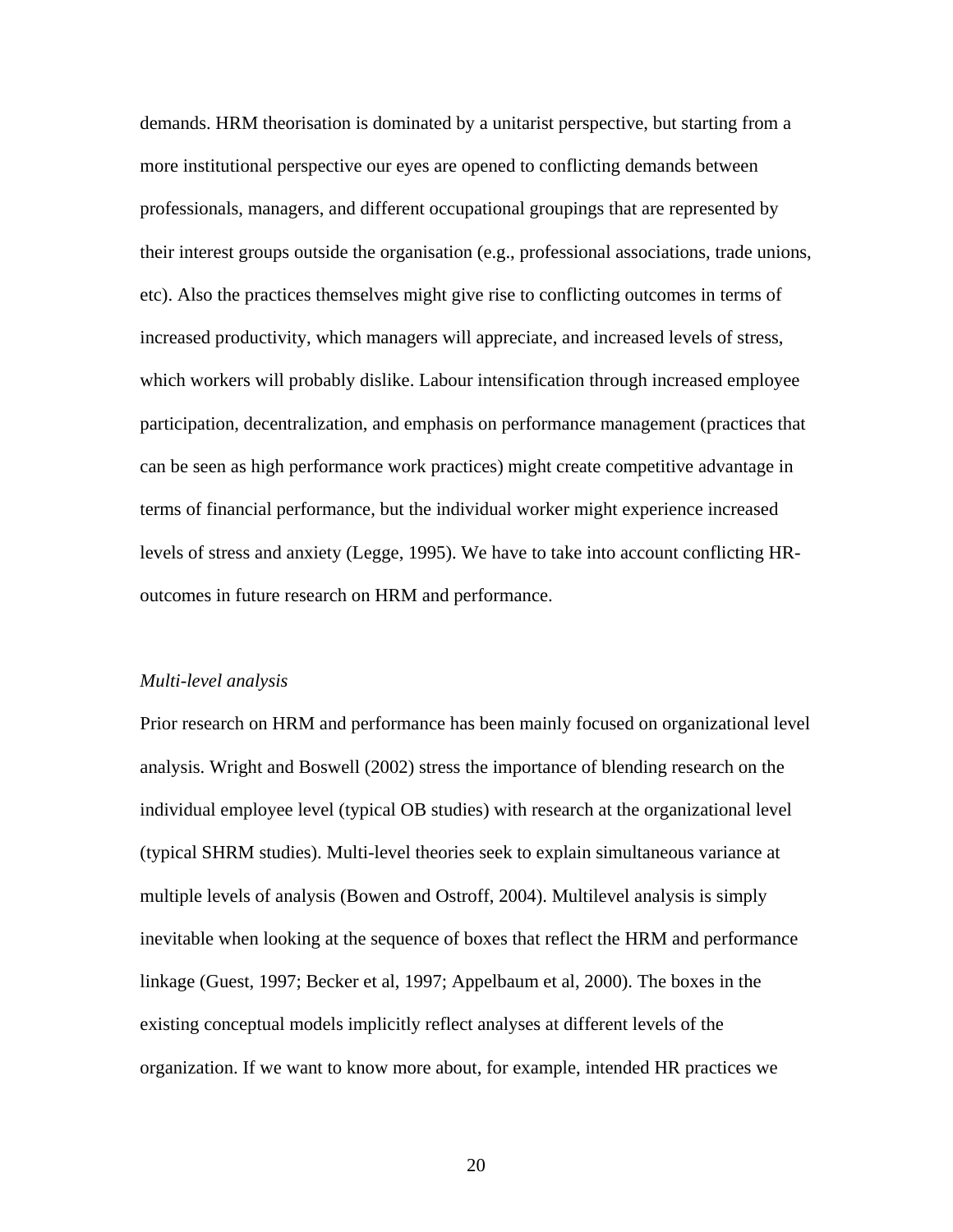have to look at the job or employee group level, according to Wright and Nishii (2004), while if we want to know more about how these practices are perceived by employees we are in need of data at the individual employee level. Employee behaviour (e.g., employee turnover, absence) and organizational performance (e.g., productivity, quality) can be determined at employee group level in some cases and at plant unit level, while financial performance indicators are probably exclusively available at plant or company level.

#### *Reverse causality*

Paauwe and Richardson (1997) observe the risk of overlooking the possibility of reverse causality in linking HRM and performance. The most obvious form of reverse causality can be illustrated by the following examples. First, organizations with high profits might reveal a higher willingness to invest in HRM (e.g., profit sharing schemes, training and development) than those that are less successful financially. Second, in times of national or regional economic crisis organizations might have a tendency to recruit less - or in some cases no - new employees and restrict, for example, training and development expenditures. The cross-sectional nature of the majority of research on HRM and performance makes it impossible to rule out these types of reverse causality. But there are other potential forms of reverse causality (Den Hartog, Boselie and Paauwe, 2004). High firm performance outcomes (e.g., high profits, market growth) might have a positive effect on employee satisfaction and commitment. Most people enjoy being part of 'a winning team' and high firm performance also signals organizational health and thus employment security. In a longitudinal study Schneider, Hanges, Smith and Salvaggio (2003), for example, find that profitability is more likely to cause job satisfaction than job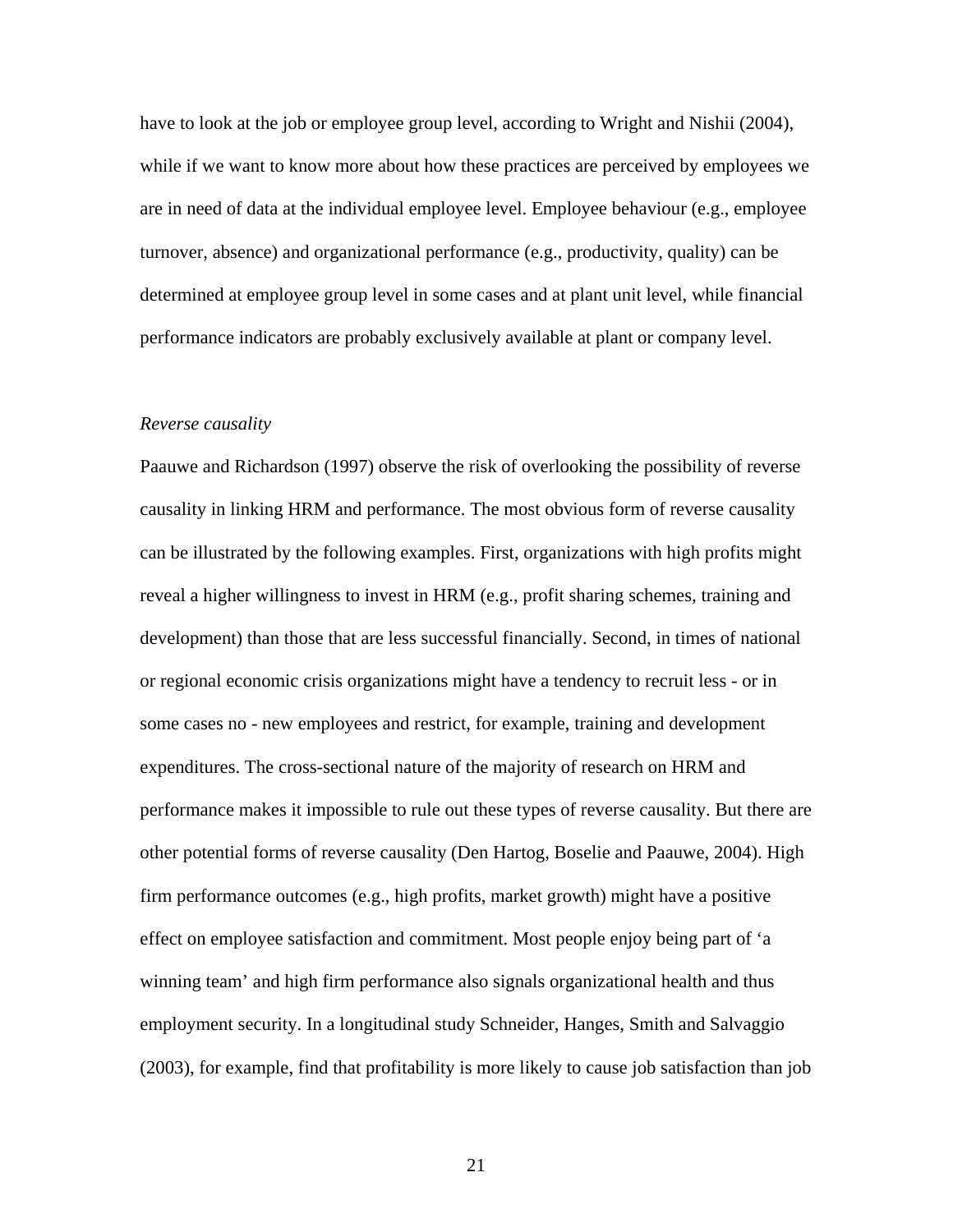satisfaction is to cause profitability. Longitudinal research is important for determining the real effects of HRM interventions on performance.

#### **Challenges for future research**

A number of conclusions can be drawn from this overview of research issues. Related to the concept of HRM we see convergence arising around AMO theory and the associated set of HR practices. The discussion on best practice versus best fit is an artificial one and is highly dependent on our own perspective at the 'surface (context specific)' or at the 'underpinning (generic)' level (Boxall and Purcell, 2003:69). The range of fits analysed in HRM-research needs to be supplemented by the Person-Organization fit in order to include perceptions of workers and to be able to differentiate between employee groups. In measuring performance there should be a clearer focus on more proximal outcomes and research design should allow for the analysis of HR-practices and outcomes in the right temporal order (causes should precede effects). Just defining performance in its contribution to bottom-line financial performance does not do justice to the various actors (both inside and outside the organization) involved in either the shaping of HRM practices or affected by it. It is better to opt for a stakeholders' approach, which also implies opting for a multi-dimensional concept of performance. Along with corporate or business strategy, a whole range of other factors play a role in shaping the relationship between HRM and performance, among which the institutional context is critical. Finally, we have emphasized the need for multi-level analysis and that more attention should be paid to the possibility of reverse causality.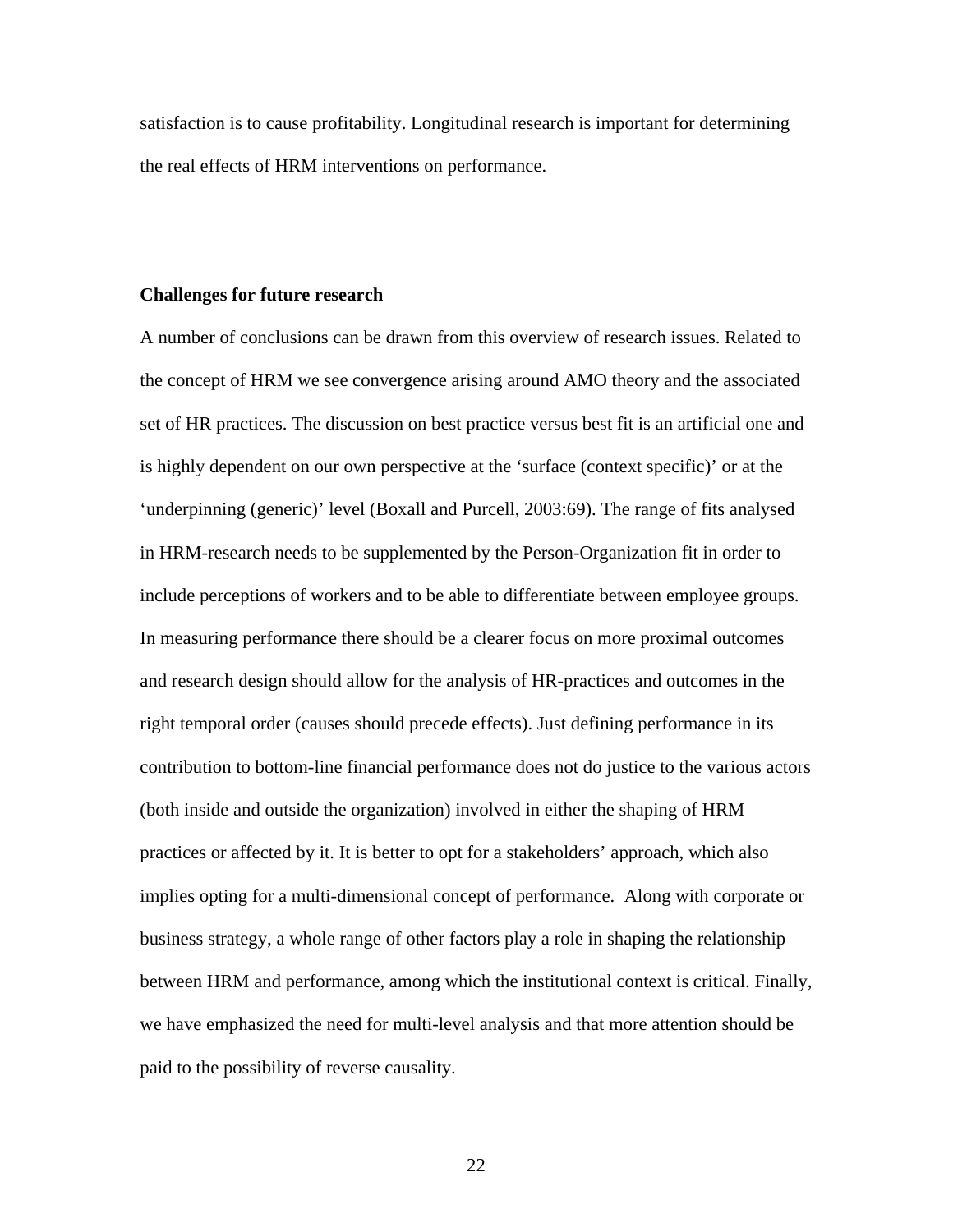So, in the process of discussing a whole range of issues we have made a number of choices, which we think are highly relevant. However, is that enough? Does that justify the title 'HRM: What's next'? Will it take the field forward or is more needed? Below, we point out two (highly interrelated) topics that need further exploration.

# *1. HRM as an enabling device for a whole range of strategic options (critical goals): The Balanced HR perspective*

Boxall and Purcell (2003: 7) build a framework for goal-setting and evaluation in HRM and start by "positing two broad goals for business firms": (1) viability with adequate returns to shareholders and (2) sustained competitive advantage or consistent and superior profitability, the latter representing an ultimate goal beyond the (first) survival goal. In their model these ultimate business goals can be achieved by meeting critical HR goals (increased labour productivity, organisational flexibility, and social legitimacy) and critical non-HR goals (e.g. sales, market share). In previous analysis of HRM and performance most attention has been paid to the cost-effectiveness element as the ultimate HR goal, specifically 'financial performance outcomes' (Boselie et al., 2005). We are in need for a more balanced perspective (e.g. Deephouse, 1999), taking into account both the cost-effectiveness HR goal (represented by labour productivity and product/service quality), the organisational flexibility urgency, and the social legitimacy dimension. In a longitudinal study of commercial banks Deephouse (1999) finds empirical support for *strategic balance theory*, which states that moderately differentiated firms – with a balance between an institutional/legitimate focus and a market focus –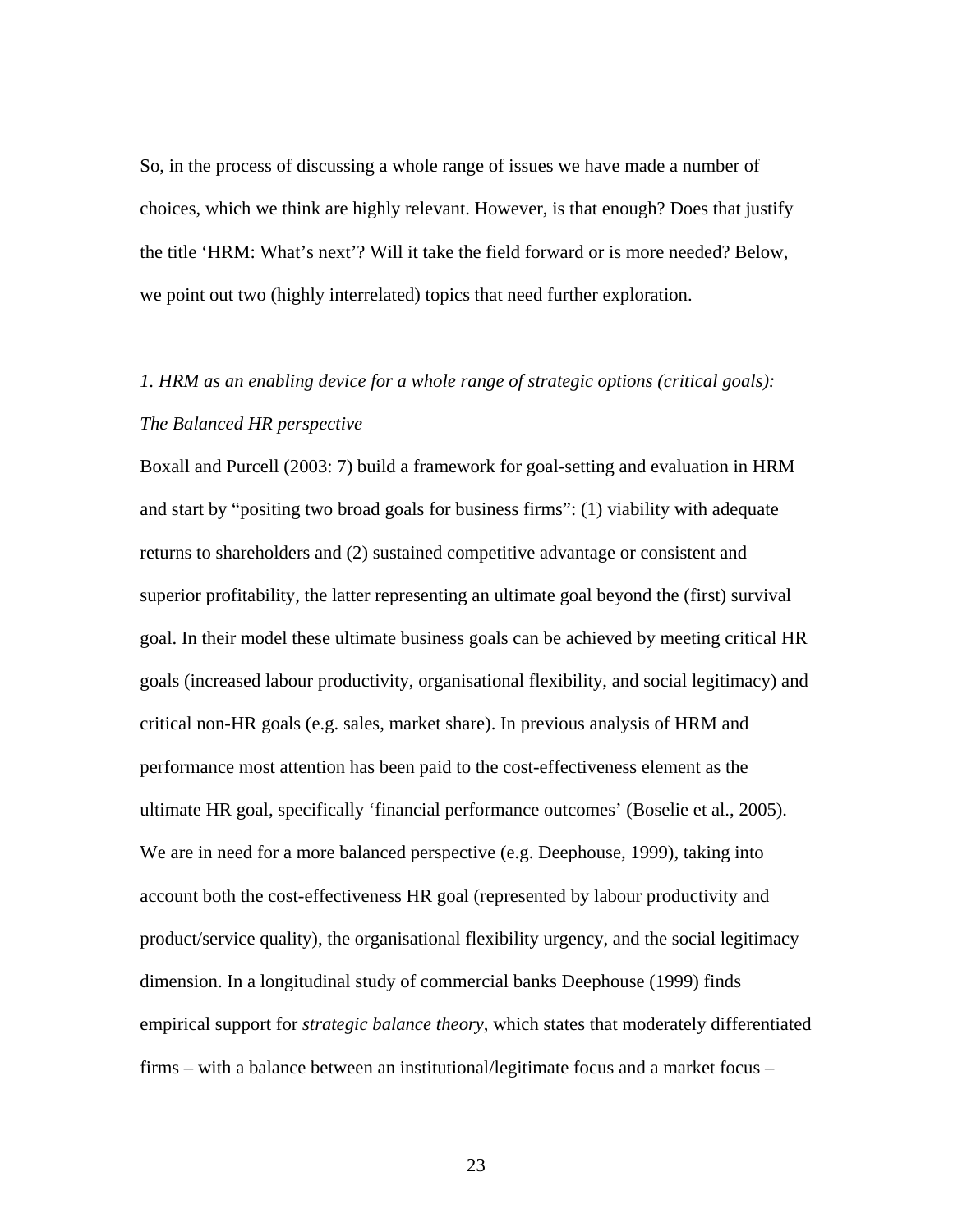have higher performance than either highly conforming (emphasis on the institutional/legitimate dimension) or highly differentiated firms (emphasis on the market/economic dimension). *Strategic balance theory* acknowledges the relevance of both market competition, represented by labour productivity and flexibility in the framework of Boxall and Purcell (2003), and social legitimacy for firms seeking competitive advantage. Until now little attention has been paid to the two critical HR goals of flexibility and legitimacy. These two might turn out to be important for a more realist perspective in future HR research.

First, based on the increased dynamics of the market place and the occurrence of organizational change within companies as the new status quo, the goals of strategic HRM systems (should) also encompass flexibility (Boxall and Purcell, 2003) and agility (Dyer and Shafer, 1999). Dominated by both resource based and knowledge based views of the firm, researchers in the field of strategic management increasingly emphasize topics like absorptive capacity, knowledge management and the need for organisations being able at the same time to respond to issues of exploitation and exploration. In fact, the latest trend in the range of popular work systems (after 'lean and mean', and 'high performance - high involvement') seems to be the creation of the 'agile' organization. Agility is described as focussing on customer rather than market needs, mass customization rather than mass or lean production (Sharp et al., 1999). Agility entails more than just the production system. It is a holistic approach incorporating technical (the operational system as emphasized by Boxall, 2004) information and human resource considerations. In essence, an agile organisation (see Dyer and Shafer, 1999) implies a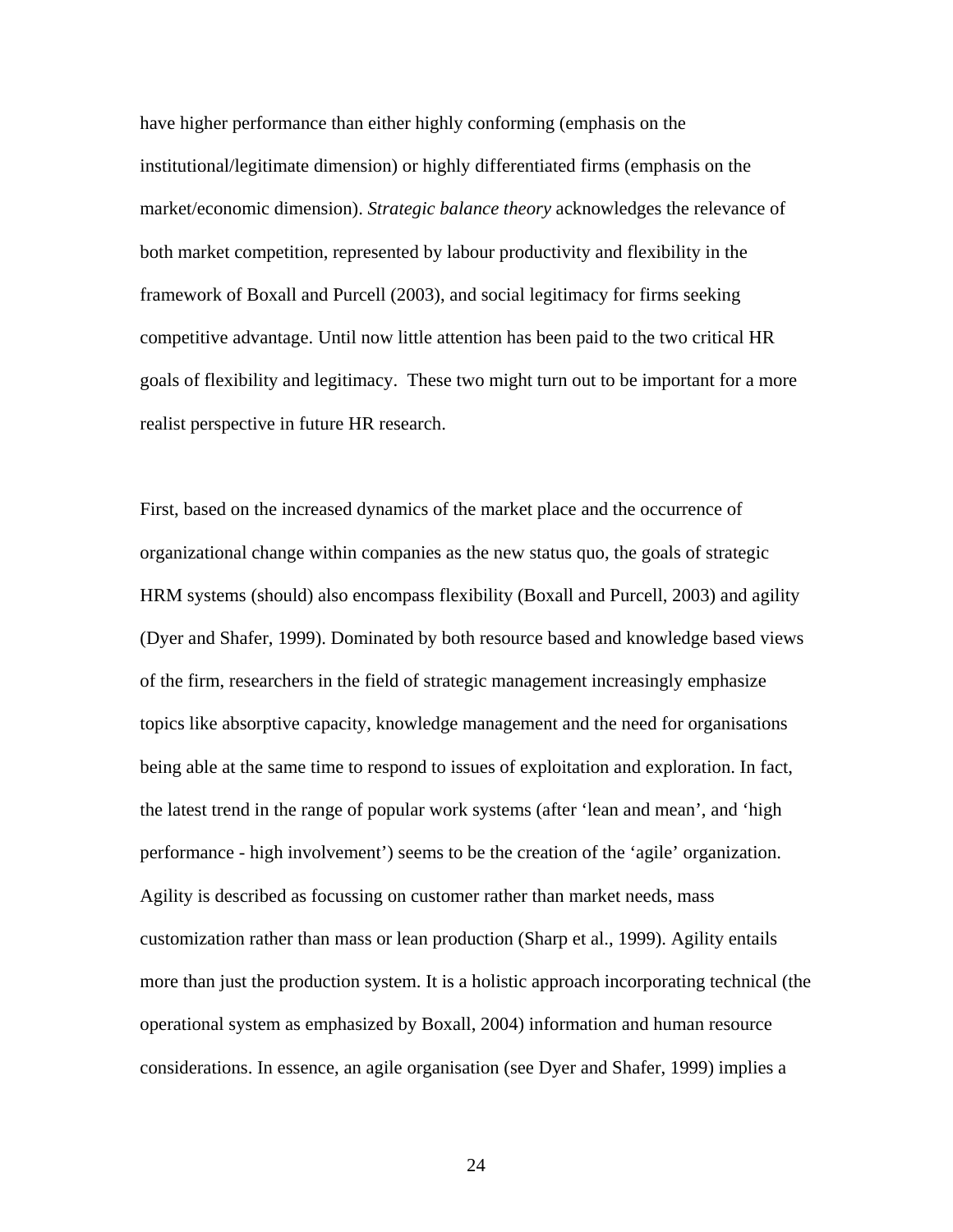very fast and efficient adaptive learning organisation, encouraging multi-skilling, empowerment and reconfigurable teams and work designs. Under such a system, HRM practices focus particularly on employee development, the encouragement of learning and knowledge management. So, if we have managed to create a workforce which is eager to learn, displays a willingness to change, is adaptive, flexible, etc., then we have developed through our HRM systems the kind of knowledge, skills and abilities upon which we can realize a whole range of strategic options (Paauwe, 2004). Cost effectiveness (or labour productivity) and organisational flexibility (or agility) mainly represent the employer's perspective and do not fully take into account the employee's perspective and the societal dimension. Therefore, the third critical HR goal in Boxall and Purcell's (2003) basic framework is equally important for this proposed 'balanced HR perspective': social legitimacy. This brings us to the second issue.

Second, creating a cost-effective and agile organisation is possible once we recognise that employees should be treated fairly. The overall HRM system should be based upon added value (cost effectiveness and flexibility) and moral values (social legitimacy and fairness towards individuals), both economic and relational rationality (Deephouse, 1999). The latter refers to establishing sustainable and trustworthy relationships with both internal and external stakeholders, based on criteria of fairness and legitimacy (Paauwe, 2004). Failing to meet objectives of legitimacy and fairness can lead to perceived injustice by those involved (e.g. employees, managers, works council representatives, trade union officers) and affect both employee behaviour and social relations within an organisation. "People care deeply about being treated fairly…the evidence suggests that people can and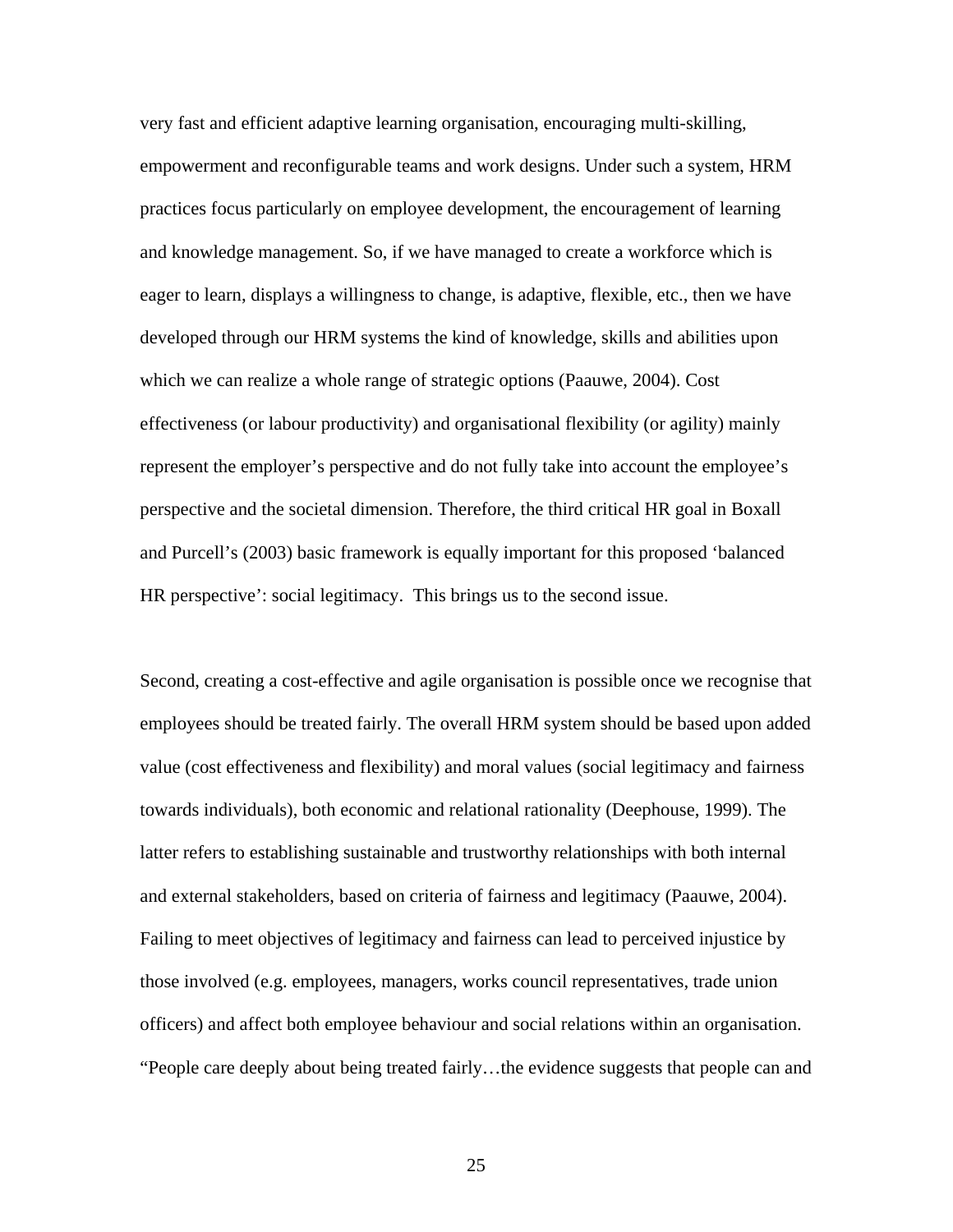do distinguish their own absolute outcomes for two key dimensions of justice: distributive, or how they did relative to others; and procedural, the process by which the outcome was achieved (Baron and Kreps, 1999: 106)." The meta-analytical review of organizational justice by Colquitt, Conlon, Wesson, Porter and Ng (2001) shows unique positive effects of perceived justice (both procedural and distributive) on job satisfaction, organizational commitment, employee trust and OCB underlining the relevance of fairness and legitimacy in organizations. Meeting the criteria of relational rationality in essence implies that managers need to 'treat their people well'.

So, the signals communicated through HR practices by line managers must be clear /distinct, consistent, and uniformly applied. Employees must not discern a lack of clarity, a lack of consistency and a lack of consensus. This brings us to the importance of the strength of the HRM system (Bowen and Ostroff, 2004).

#### *2. The strength of the HRM system*

Bowen and Ostroff (2004) are extremely interested in the relationship between HRM and performance, and while accepting the evidence that HRM can indeed make a difference they still wonder through which process this occurs. In order to answer that question they develop 'a framework for understanding how HRM practices as a system can contribute to firm performance by motivating employees to adopt desired attitudes and behaviours that, in the collective, help achieve the organization's strategic goals' (Bowen and Ostroff, 2004: 204). A crucial linkage in the relationship between HRM and performance is their focus on organisational climate, which they define as 'a shared perception of what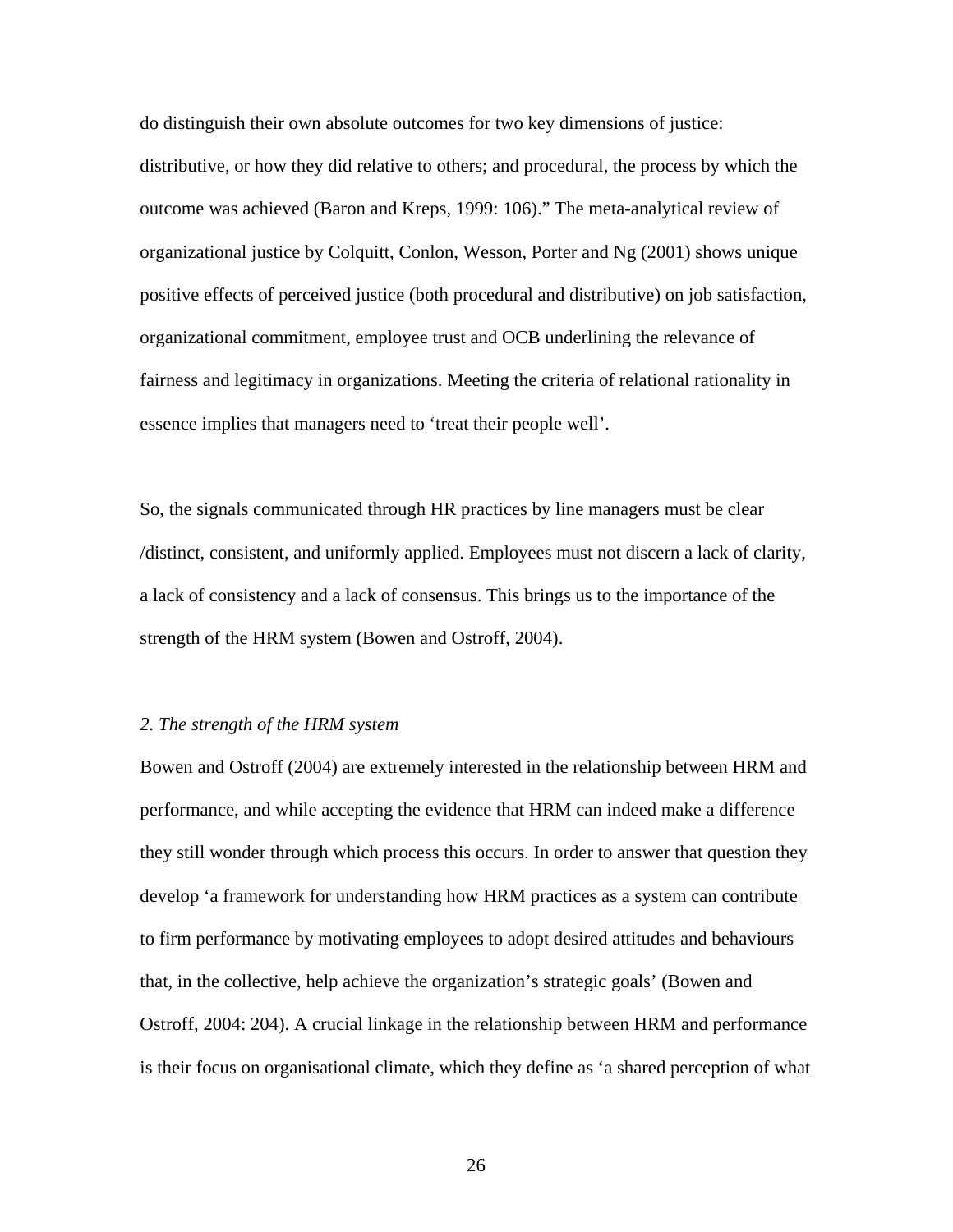the organization is like in terms of practices, policies and procedures, routines and rewards, what is important and what behaviours are expected and rewarded (Bowen and Ostroff, 2004: 205; referring to Jones and James, 1979 and Schneider, 2000). The concept helps them to develop a higher order social structure perspective on the HRM – firm performance relationship, which Ferris et al. (1998) call *social context theory* views of the relationship between HRM and Performance. They apply this kind of theorizing to HRM by emphasizing the importance of processes as well as content of HRM.

By process, Bowen and Ostroff refer to 'how the HRM system can be designed and administered effectively by defining metafeatures of an overall HRM system that can create strong situations in the form of shared meaning about the content that might ultimately lead to organisational performance' (2004:206). These metafeatures ensure that unambiguous messages are sent to employees that result in a shared construction of the meaning of the situation. So they concentrate on understanding what features of the HRM process can lead employees to appropriately interpret and respond to the information conveyed in HRM practices. In this way they apply the concept of strong situations to the so-called strength of the HRM system, which is a linking mechanism that builds shared, collective perceptions, attitudes and behaviours among employees. Characteristics like distinctiveness, consistency and consensus are key process features. Distinctiveness is built by HR practices, messages, signals that display a large degree of visibility, understandability, legitimacy and relevance. Here we see the connection with the importance of values alignment and Person-Organisation fit. Individual employees must perceive the situation as relevant to their own goals, which should be fostered in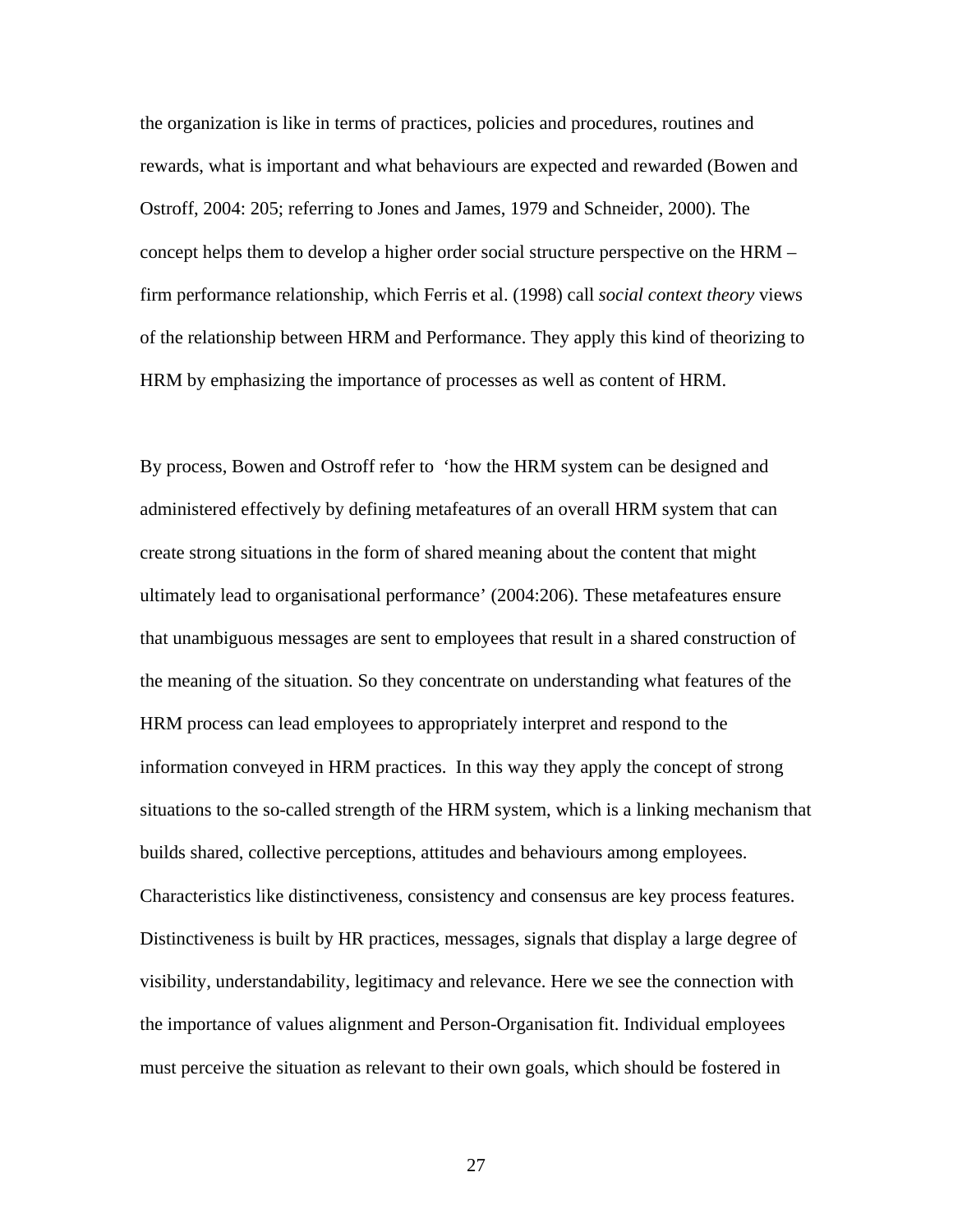such a way that they can be aligned to those of the organization. Of course, a strong climate or strong HRM system might run the risk of being rigid. However, as Bowen and Ostroff (2004:215) correctly remark, if the process of HRM emphasises a strong climate including elements that focus on flexibility, innovation and willingness to change, then employees will sense and share the idea that adaptability and agility is expected of them.

# **Final remarks**

We are convinced that progress in understanding the relationship between HRM and performance can be achieved by taking into account all the points made so far. However, that kind of progress will be piece-meal. Consequently, real progress can only be made by looking at the broader picture of developments in the field of strategic management, the speed of change within companies and what this implies for managing people and stakeholders. How can we achieve flexibility, agility and what is needed in terms of value alignment at the various levels of analysis? We need to look beyond practices such as staffing and the management of human resource flows. These are the kinds of hygiene factors, which if not delivered cost-effectively will lead to underperformance of the organisation. A real contribution to performance (in its multidimensional meaning) will only happen once we approach HRM from a more holistic and balanced perspective, including part of the organizational climate and culture, aimed at bringing about the alignment between individual values, corporate values and societal values. This will be a unique blending for each organization, which is difficult to grasp by outsiders (including competitors) and thus contributes to sustained competitive advantage<sup>111</sup>.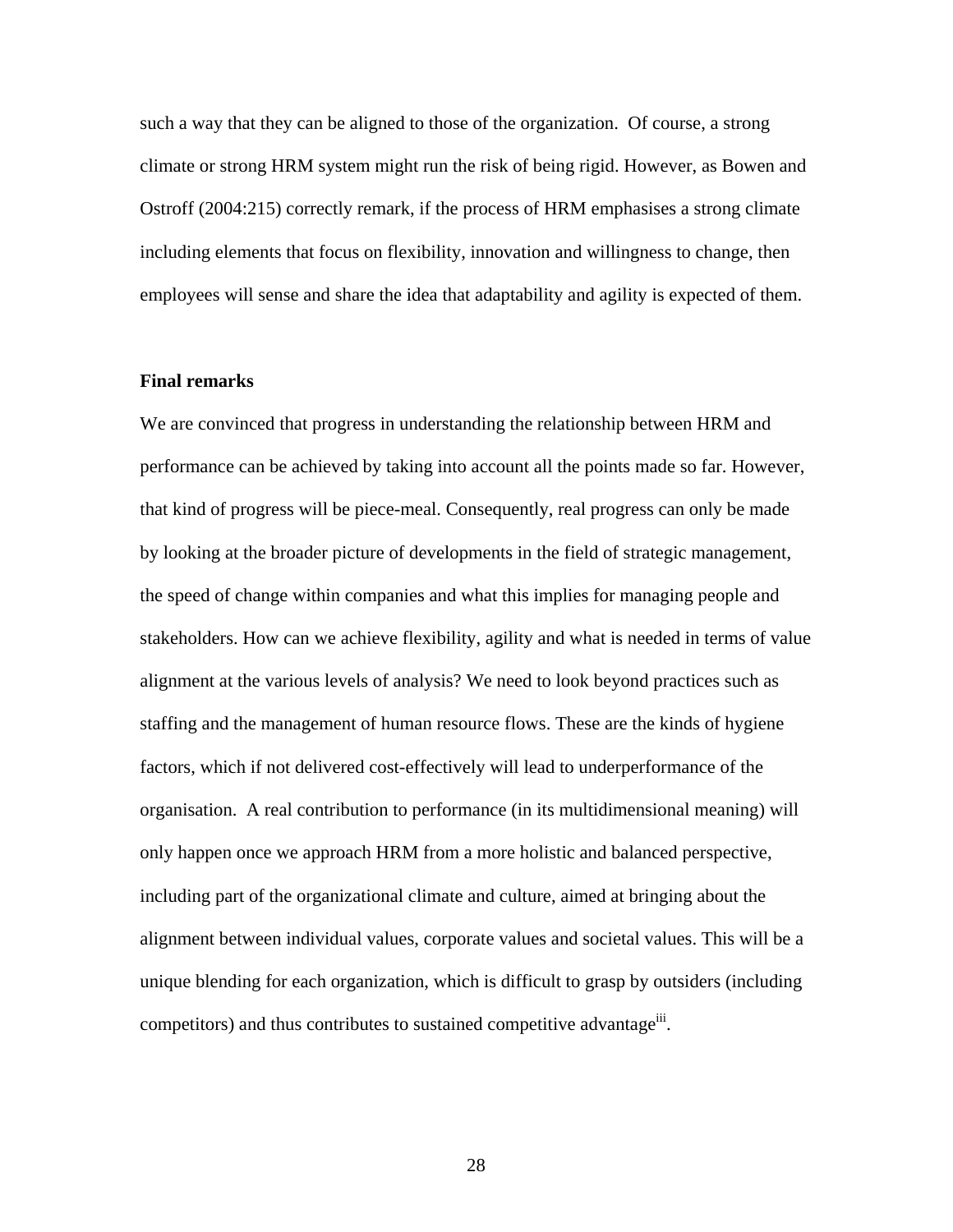# **References**

- Appelbaum, E., Bailey, T., Berg, P. and Kalleberg, A. 2000. *Manufacturing advantage: why high-performance work systems pay off*. Ithaca: Cornell University Press.
- d'Arcimoles, C.H. 1997. Human resource policies and company performance: a quantitative approach using longitudinal data, *Organization Studies*, 18(5): 857- 74.
- Barney, J.B. 1991. Firm resources and sustainable competitive advantage. *Journal of Management,* 17: 99-120.
- Baron, J.N. and Kreps, D.M. (1999) *Strategic human resources: Frameworks for general manager.* New York: John Wiley.
- Batt, R. 2002. Managing customer services: Human resource practices, quit rates, and sales growth. *Academy of Management Journal,* 45(3): 587-97.
- Becker, B.E., Huselid, M.A., Pickus, P.S. and Spratt, M.F. 1997. HR as a source of shareholder value: research and recommendations. *Human Resource Management*, 36: 39-47.
- Beer, M., Spector, B., Lawrence, P.R., Mills, D.Q. and Walton, R.E. 1984. *Managing human assets*. New York: Free Press
- Boselie, P., Dietz, G. and Boon, C. 2005. Commonalities and contradictions in research on Human Resource Management and Performance*. Human Resourcce Management Journal (forthcoming)*
- Bowen, D.E. and Ostroff, C. 2004. Understanding HRM-Firm Performance linkages: The role of the "strength" of the HRM system, *Academy of Management Review*,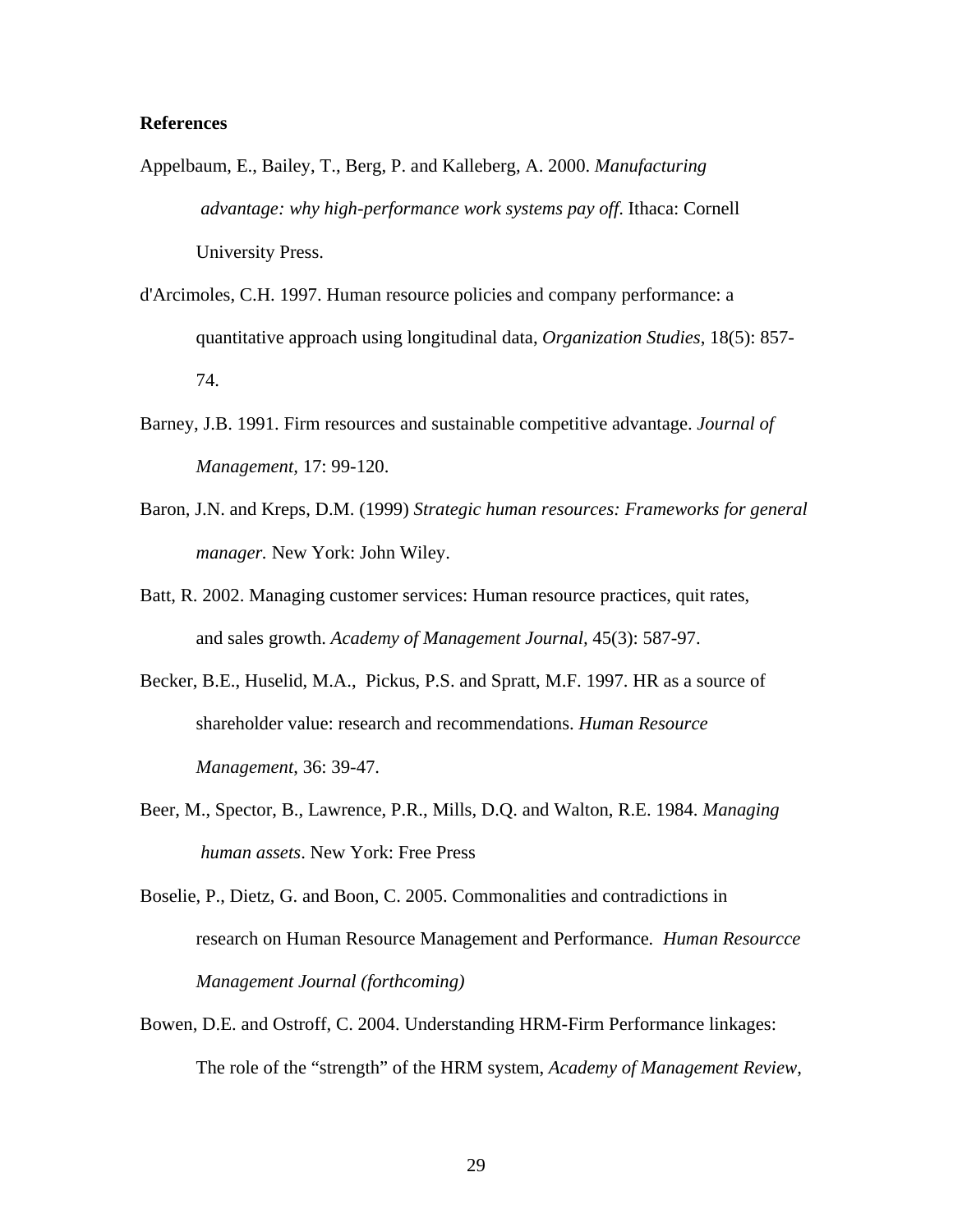29(2): 203-221.

- Boxall, P. and Purcell, J. 2003. *Strategy and human resource management,* London: Palgrave Macmillan.
- Cappelli, P and Neumark, D. 2001. Do 'high-performance work practices improve establishment-level outcomes? *Industrial and Labor Relations Review.* 54(4): 737-775.
- Colquitt, J.A., Conlon, D.E., Wesson, M.J., Porter, C.O.L.H. and Ng, K.Y. 2001. Justice at the millennium: A meta-analytic review of 25 years of organizational justice research, *Journal of Applied Psychology,* 86(3): 425-445.
- Deephouse, D.L. 1999. To be different, or be the same? It's a question (and Theory) of strategic balance, *Strategic Management Journal*, 20: 147-166.
- Delery, J.E. and Doty, D.H. 1996. Modes of theorizing in strategic human resource management: tests of universalistic, contingency, and configurational performance predictions. *Academy of Management Journal*, 39: 802-835.
- Dyer, L. and Reeves, T. 1995. Human resource strategies and firm performance: what do we know, where do we need to go? *The International Journal of Human Resource Management,* 6: 656-670.
- Dyer, L and Shafer, R.A. 1999. From human resource strategy to organizational effectiveness: lessons from research on organizational agility. *Research in Personnel and Human Resource Management*, 4: 145-174.
- Ferris, G.R., Arthur, M.M., Berkson, H.M., Kaplan, D.M., Harrel-Cook, G., and Frink, D.D. 1998. Toward a social context theory of the human resource management-organization effectiveness relationship. *Human Resource*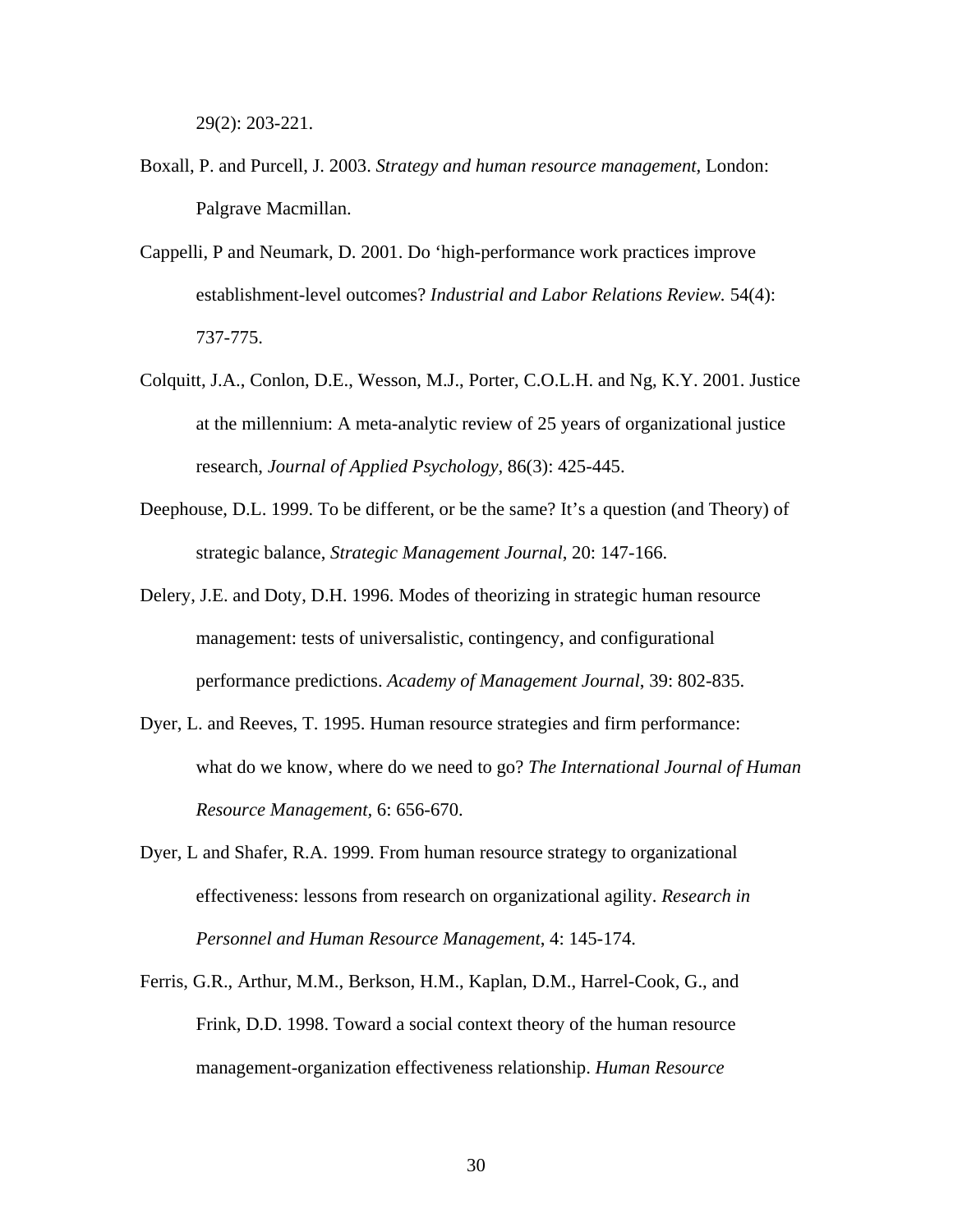*Management Review*, 8 235-264.

- Gerhart, B., Wright, P.M. and McMahan, G. 2000. Measurement error in research on the human resource and firm performance relationship: further evidence and analysis. *Personnel Psychology,* 53: 855-872.
- Gerhart, B. 2004. *Research on human resources and effectiveness: selected methodological challenges*. Working paper presented at the International seminar on HRM:What's Next? Organized by the Erasmus University Rotterdam, June 2004.
- Grant, R. 2002. *Contemporary strategic analysis: Concepts, techniques, applications*.  $4<sup>th</sup>$  edition, Malden, MA, Blackwell Publishers.
- Grant, R. 2005. *Contemporary strategy analysis*. 5<sup>th</sup> edition, Malden, MA, Blackwell Publishers.
- Guest, D.E. and Peccei, R. 1994. The nature and causes of effective human resource Management. *British Journal of Industrial Relations,* 32: 219-241.
- Guest, D.E. 1997. Human resource management and performance: a review and research agenda. *The International Journal of Human Resource Management*, 8: 263-276.
- Guest, D.E., Michie, J., Conway, N. and Sheehan, M. 2003. Human resource management and corporate performance in the UK. *British Journal of Industrial Relations.* 41(2): 291-314.
- Guthrie, J.P. 2001. High-involvement work practices, turnover, and productivity: evidence from New Zealand. *Academy of Management Journal*, 44: 180-190.

Hartog, D.N. den, Boselie, P., and Paauwe, J. 2004. Future directions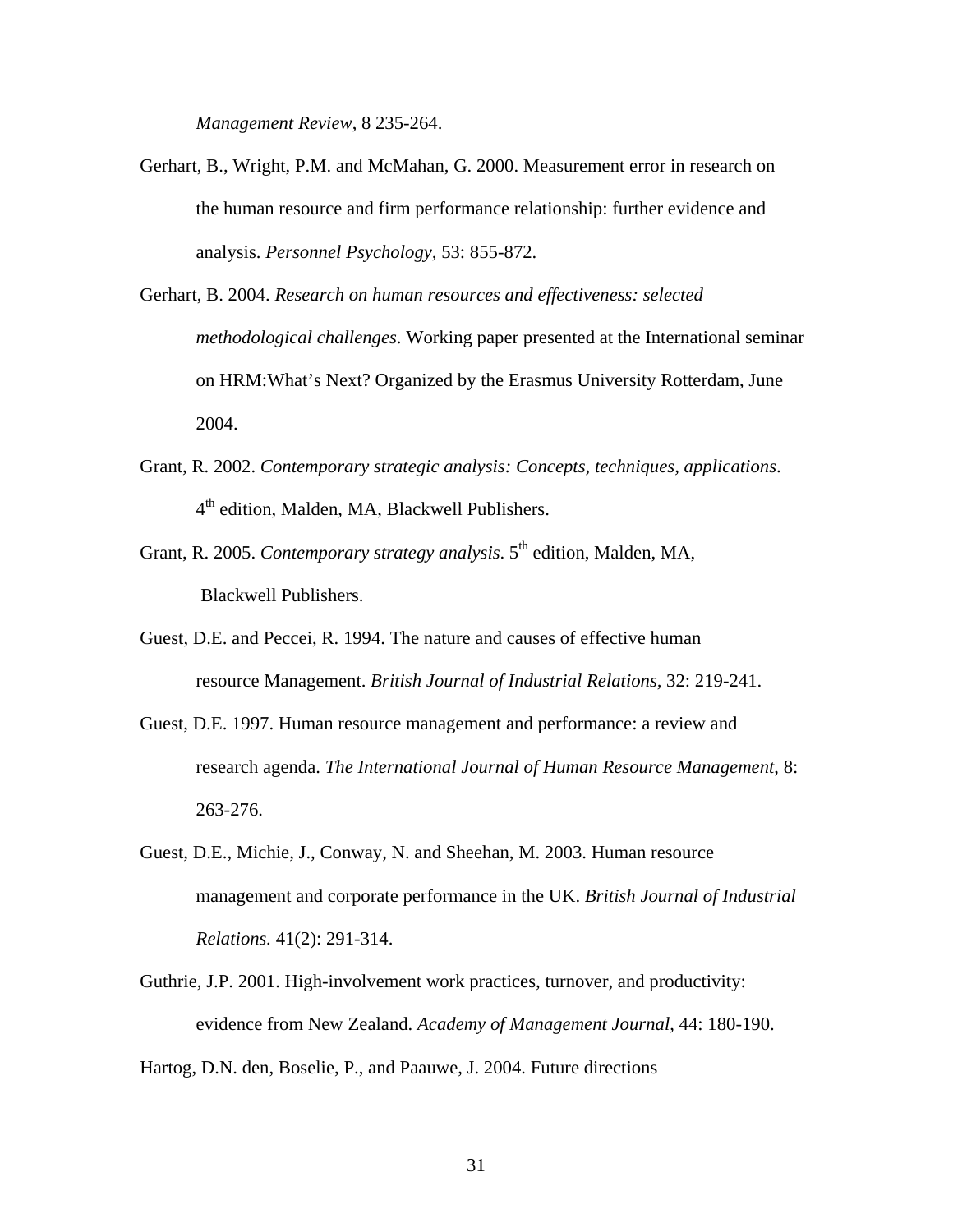in performance management, *Applied Psychology: an International Review,* 53(4): 556-569.

- Hitt, M.A., Bierman, L., Shimizu, K., and Kochhar, R. 2001. Direct and moderating effects of human capital on strategy and performance in professional service firms: A resource-based perspective. *Academy of Management Journal*, 44(1): 13- 28.
- Huselid, M.A. 1995. The impact of human resource management practices on turnover, productivity, and corporate financial Performance. *Academy of Management Journal*, 38: 635-672.
- Jones, A.P. and James, L.R. 1979. Psychological climate: Dimensions and relationships of individual and aggregated work environment perceptions. *Organizational Behavior and Human Decision Processes*, 23: 201-250
- Kanfer, R. 1994. Work motivation: new directions in theory and research, p.158-188, in: C.L. Cooper and I.T. Robertson (eds.) (1994) *Key reviews in managerial psychology.* New York: Wiley.
- Kristof, A.L. 1996. Person-organization fit: An integrative review of its conceptualizations, measurement, and implications. *Personnel Psychology*, 49: 1- 49.
- Legge, K. (1995). *Human resource management, rhetorics and realities.* London: MacMillan Business.
- Lepak, D.P. and Snell, S.A. 2002. Examining the human resource architecture: The relationship among human capital, employment, and human resource configurations. *Journal of Management.* 28:4, 517-43.

Paauwe, J. 1989. *Sociaal ondernemingsbeleid: tussen dwang en ambities.*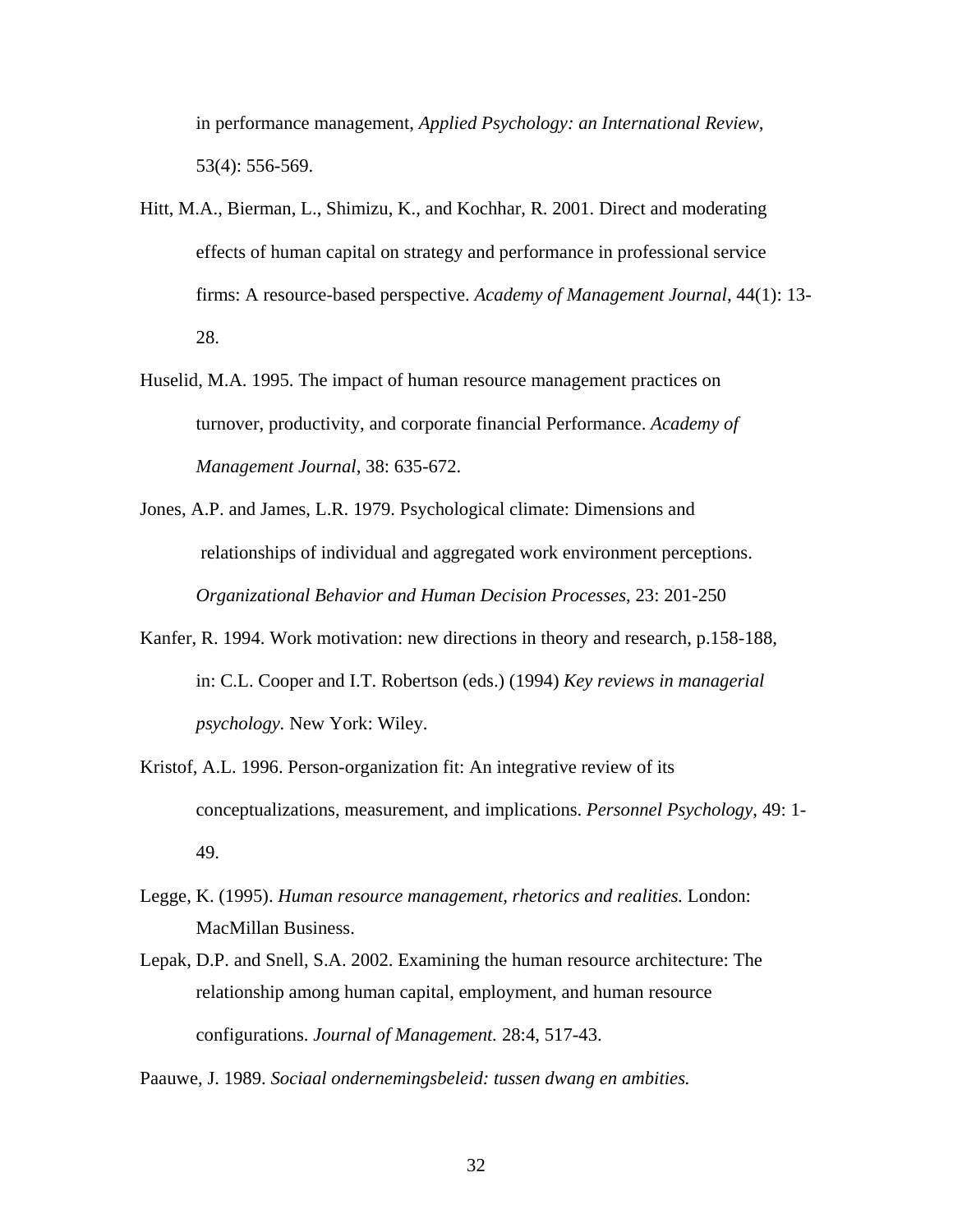Dissertatie, Alphen aan den Rijn: Samson Bedrijfsinformatie.

- Paauwe, J. 1994. *Organiseren: een grensoverschrijdende passie.* Oratie, Alphen aan den Rijn: Samson Bedrijfsinformatie.
- Paauwe, J. and Richardson, R. 1997. Introduction special issue on HRM and Performance. *The International Journal of Human Resource Management,* 8: 257-262.
- Paauwe, J. and Boselie, P. 2003. Challenging 'strategic HRM' and the relevance of the institutional setting. *Human Resource Management Journal,* 13(3): 56-70.
- Paauwe, J. 2004. *HRM and Performance: unique approaches for achieving long term viability.* Oxford: Oxford University Press.
- Pfeffer, J. 1994. *Competitive advantage through people.* Boston: Harvard Business School Press.
- Purcell, J. 2004. *Business strategies and human resource management: Uneasy bedfellows or strategic partners*? Working paper presented at the International seminar on HRM: What's Next? Organized by the Erasmus University Rotterdam, June 2004.
- Schneider, B. 2000. The psychological life of organizations. In: N.M. Ashkanasy, C.P.M. Wilderom and M.F. Peterson (Eds.). Handbook of organizational culture and climate: xvii-xxii. Thousand Oaks, CA: Sage.
- Schneider, B., Hanges, P.J., Smith, B. and Salvaggio, A.N. 2003. Which comes first: employee attitudes or organizational financial and market performance. *Journal of Applied Psychology*, 88: 836-851.

Sharp, J.M., Irani, Z. and Desai, S. 1999. Working towards agile manufacturing in the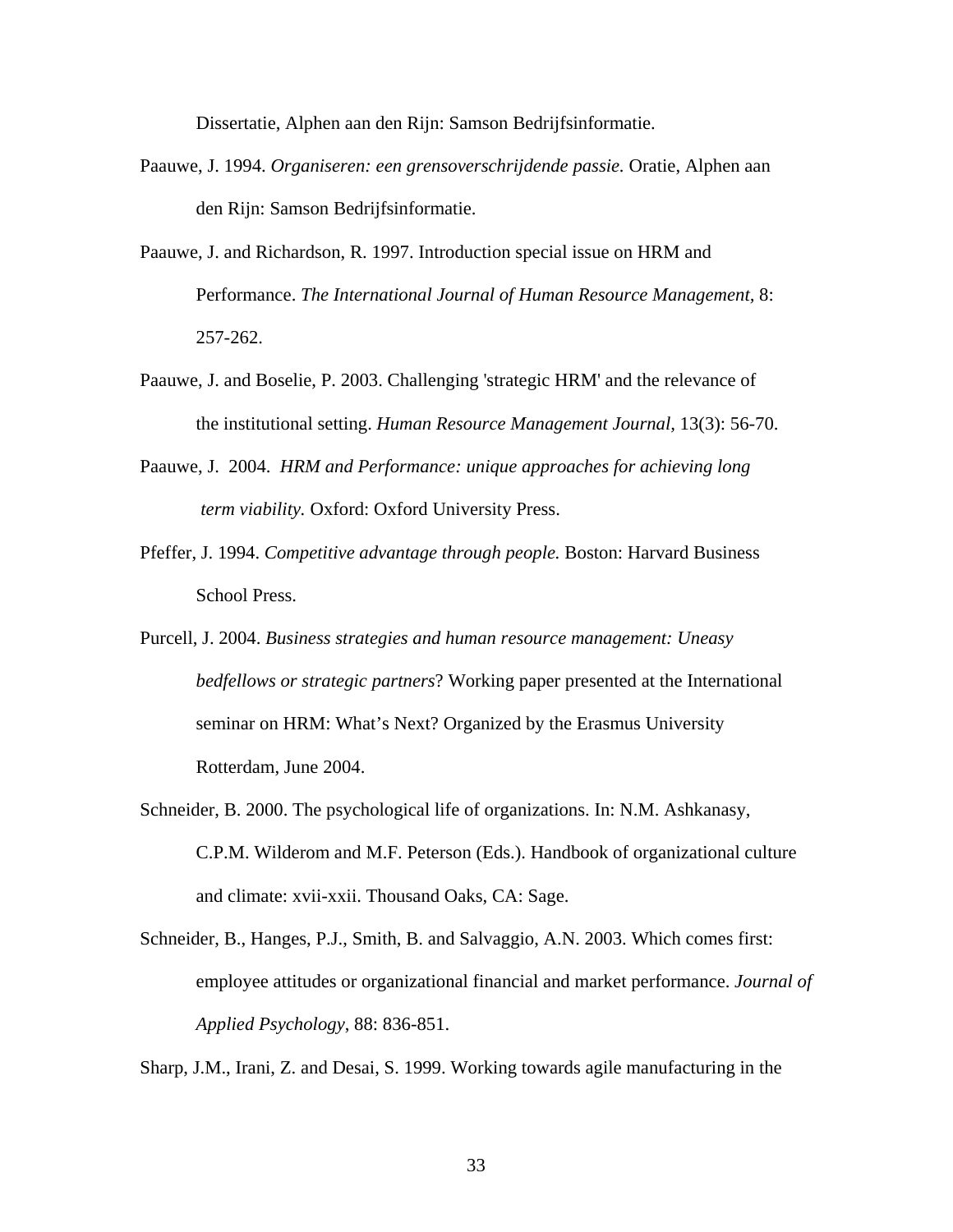UK industry. *International Journal of Production Economics*, 62 (1/2), 155-169.

- Teo, S.T.T. 2002. Effectiveness of a corporate HR department in an Australian public sector entity during commercialization and corporatization. *The International Journal of Human Resource Management,* 13(1): 89-105.
- Truss, C. 2001. Complexities and controversies in linking HRM with organizational outcomes. *Journal of Management Studies,* 38(8): 1121-1149.
- Van den Berg, R.J., Richardson, H.A. and Eastman, L.J. (1999). 'The impact of high involvement work processes on organizational effectiveness'. *Group and Organisation Management,* 24:3, 300-339.
- Wood, S. 1999. Human resource management and performance. *International Journal of Management Reviews,* 1: 367-413.
- Wright, P.M., McMahan, G.C. and McWilliams, A. 1994. Human resources and sustained competitive advantage: a resource-based perspective. *The International Journal of Human Resource Management,* 5: 301-326.
- Wright, P.M., Dyer, L.D. and Takla, M.G. 1999. What's next? Key findings from the 1999 State of the art & practice study. *Human Resource Planning*, 22(4), 12-20.
- Wright, P.M. and Boswell, W.R. 2002. Desegregating HRM: a review and synthesis of micro and macro human resource management research. *Journal of Management*, 28(3): 247-276.
- Wright, P.M., Gardner, T.M. and Moynihan, L.M. 2003. The impact of HR practices on the performance of business units. *Human Resource Management Journal,* 13(3): 21-36.

Wright, P.M. and Gardner, T.M. 2003. Theoretical and empirical challenges in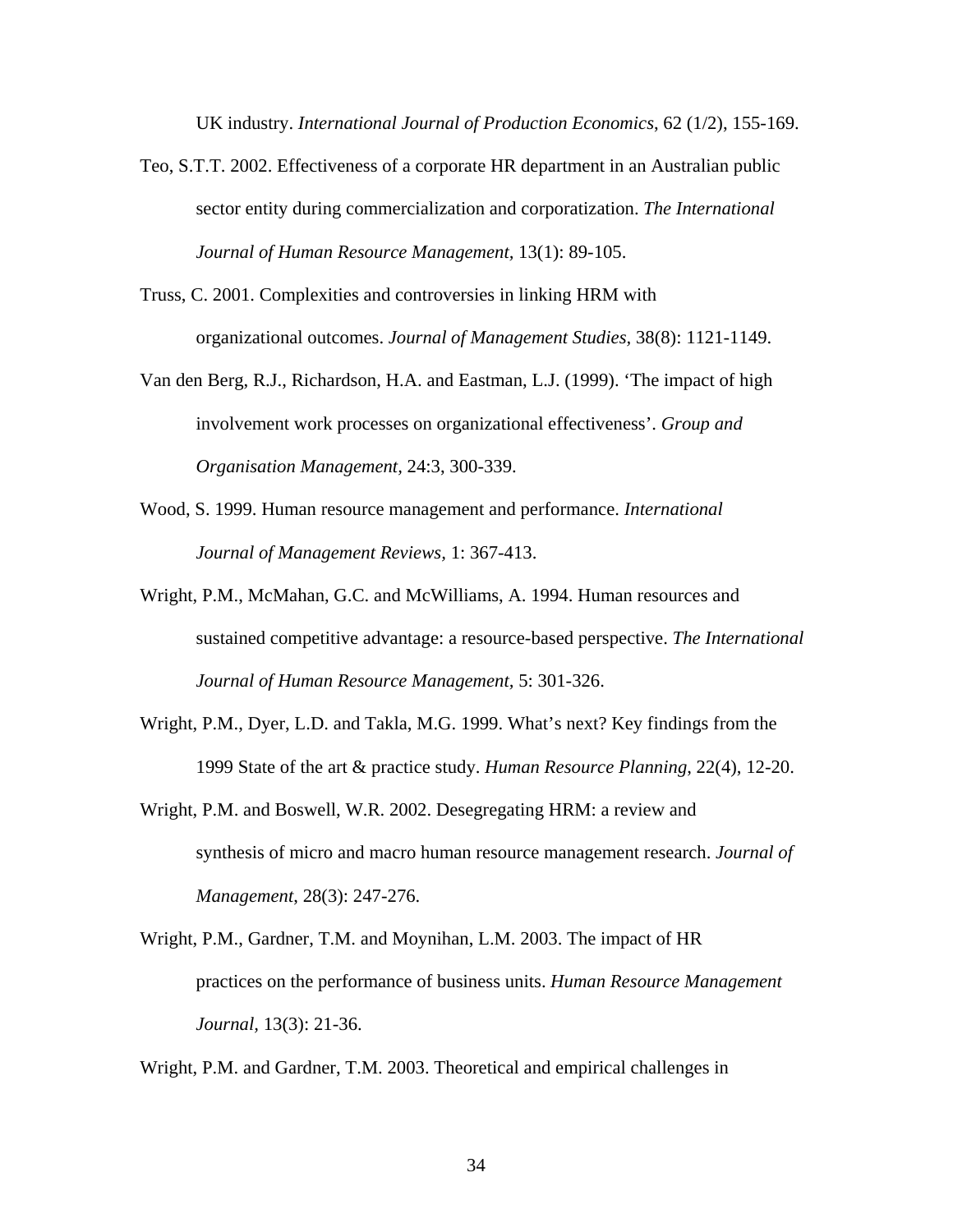studying the HR practice – firm performance relationship. In: D. Holman, T.D. Wall, C. Clegg, P. Sparrow and H. Howard (eds.), *The new workplace: people technology, and organisation.* Sussex, UK, John Wiley and Sons.

- Wright, P.M. and Nishii, L.H. 2004. *Strategic HRM and organizational behaviour: integrating multiple levels of analysis*. Working paper presented at the International seminar on HRM: What's Next? Organized by the Erasmus University Rotterdam, June 2004.
- Wright, P., Gardner, T., Moynihan, L. and Allan, M. (2005, in press). The HR – Performance relationship: examining causal direction. *Personnel Psychology*
- Wright, P.M. and Haggerty, J.J. 2005. *Missing variables in theories of strategic human resource management: time, cause and individuals*. Working Paper Series 05-03. CAHRS, Cornell University.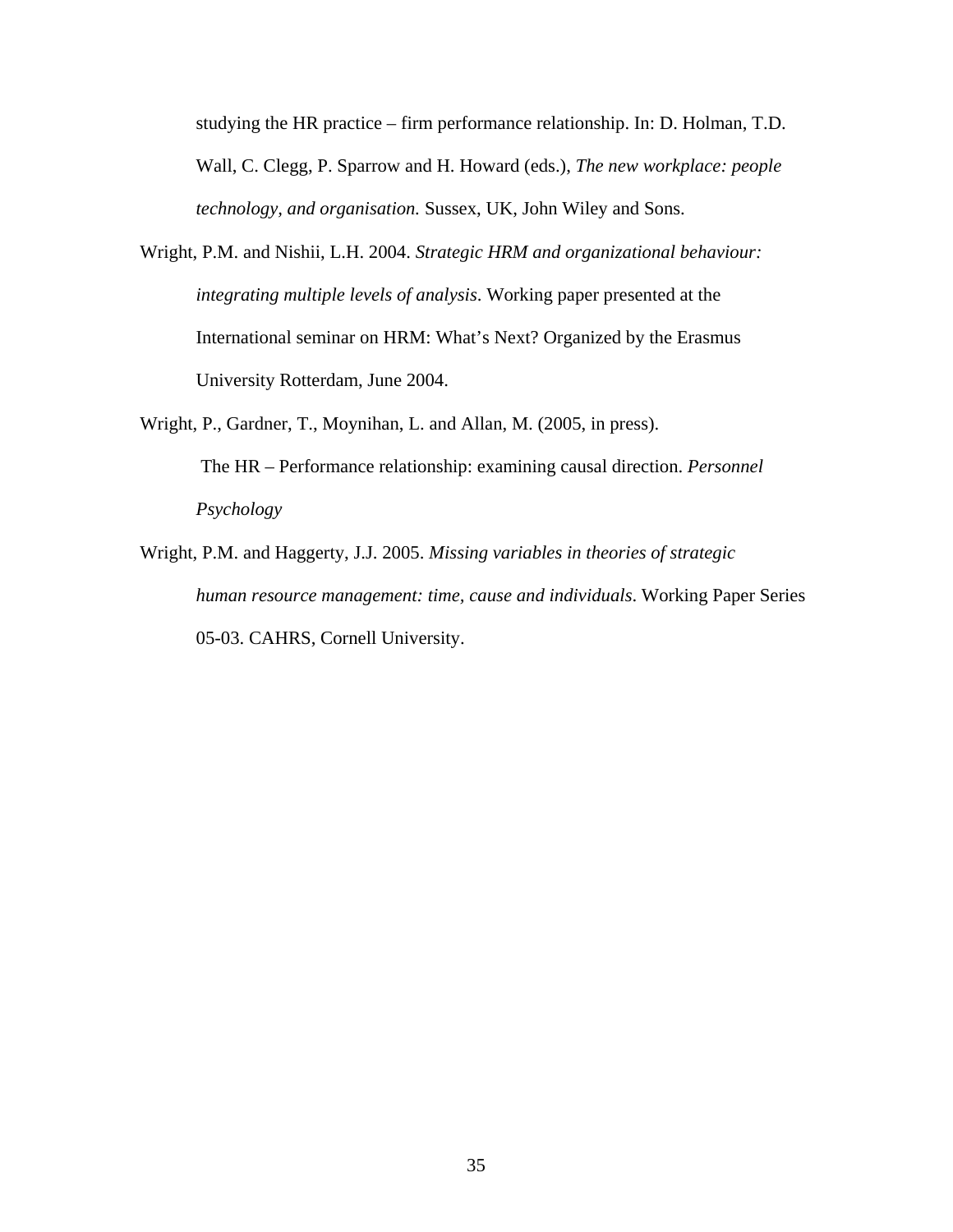



**Source: Becker et al. (1997)**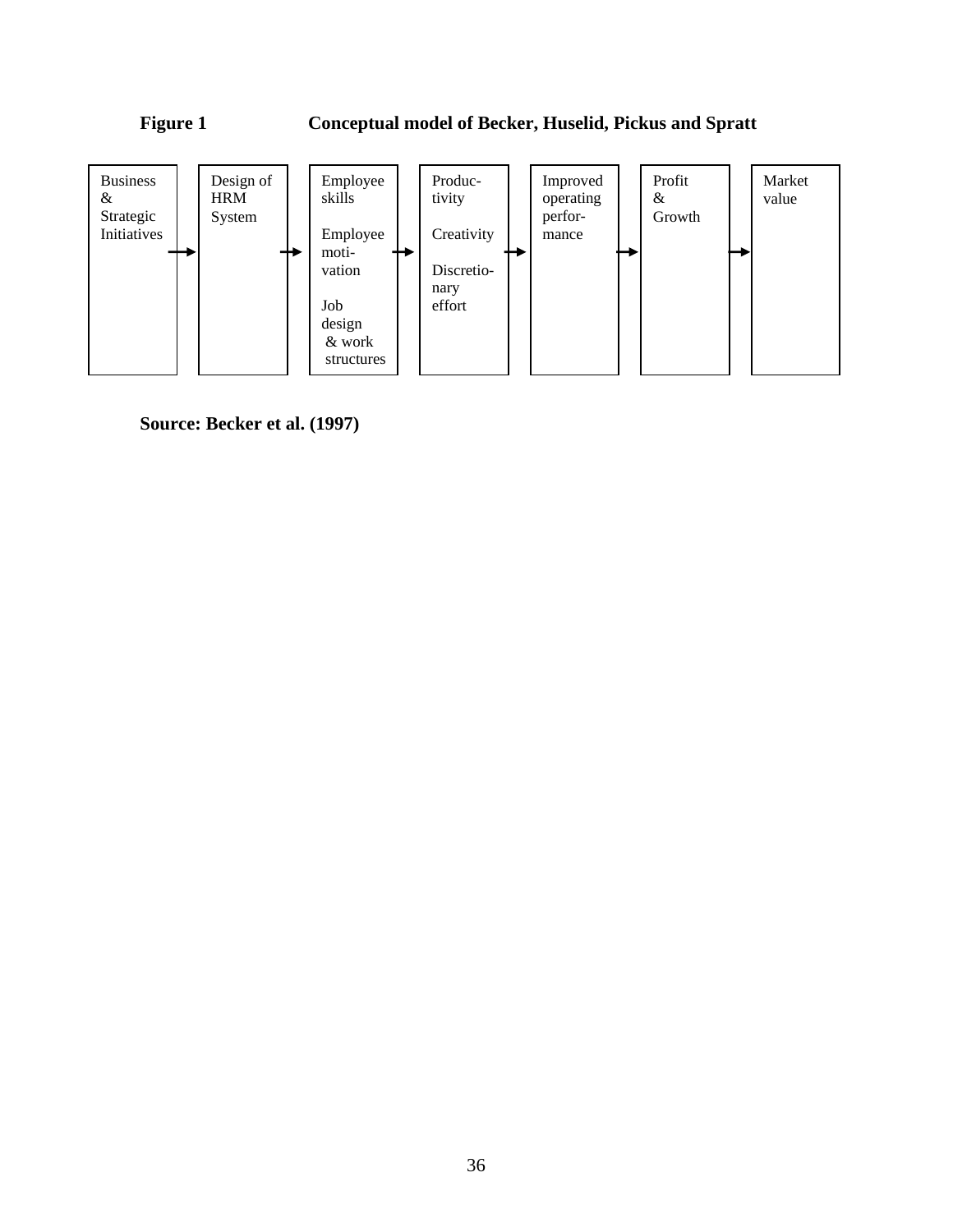



**Source: Guest (1997)**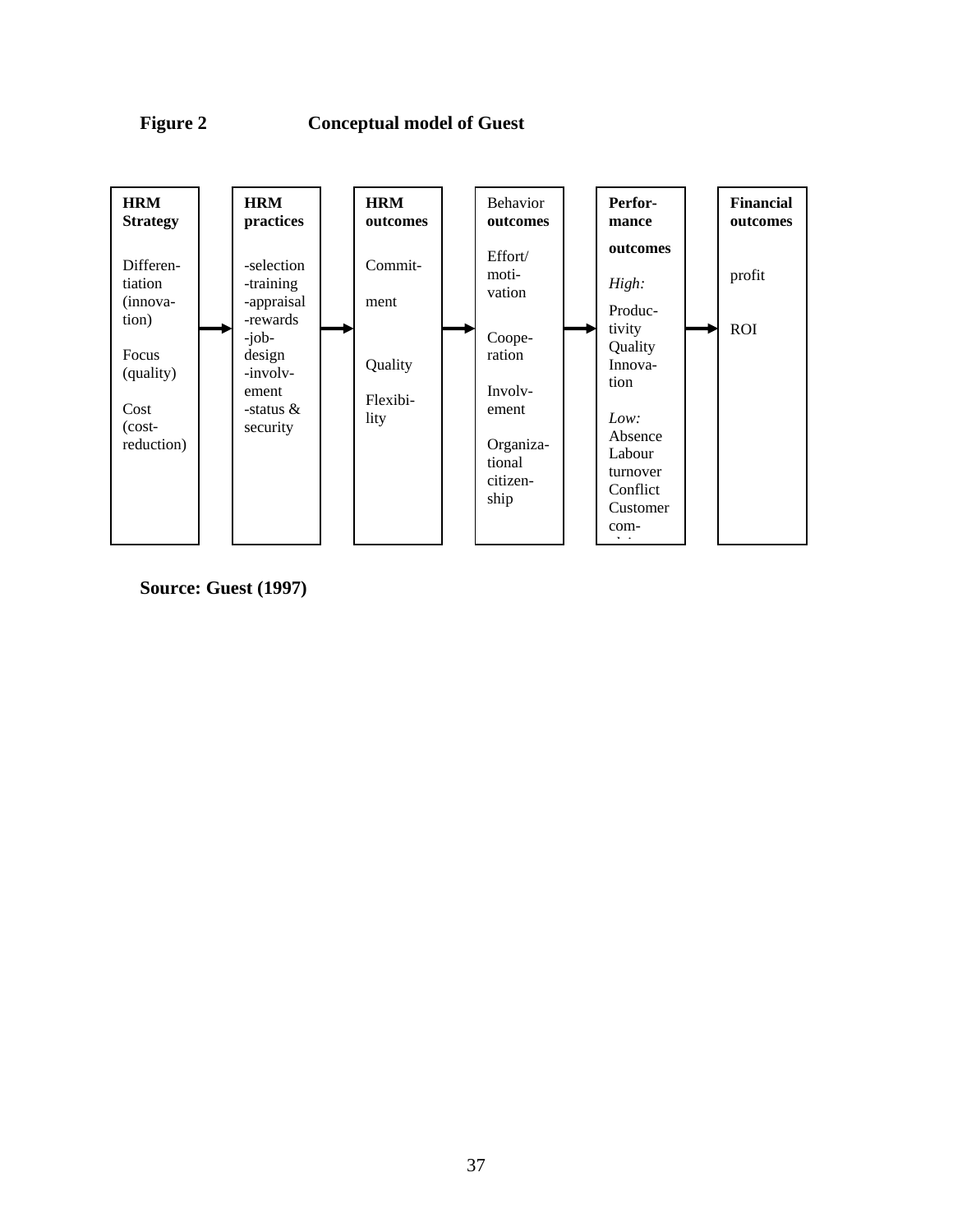$\overline{a}$ 

**Figure 3 Conceptual model of Appelbaum, Bailey, Berg and** 

# **Kalleberg**



**Source: Appelbaum et al.. (2000)** 

<sup>&</sup>lt;sup>i</sup> The authors would like to thank Patrick Wright, Shad Morris (both at Cornell University), the editor of this journal and the anonymous reviewers for their helpful comments in drafting the final version of this paper.

<sup>&</sup>lt;sup>ii</sup> AMO theory focuses on high performance work systems, in which the central elements are Ability, Motivation and Opportunity to participate, cf. Appelbaum et al., 2000.

iii In this respect it is interesting to refer to some recent empirical data, as collected among MNC's in the so-called Global Human Resource Alliance project. A research project carried out jointly by researchers from Cornell University, Cambridge University, Erasmus University and INSEAD: A whole range of internationally operating companies apply at a surface level more or less the same HR principles and practices (being: talent management, leadership development, performance management, among which appraisal and rewards, but the real secret among the most successful ones is the alignment of these